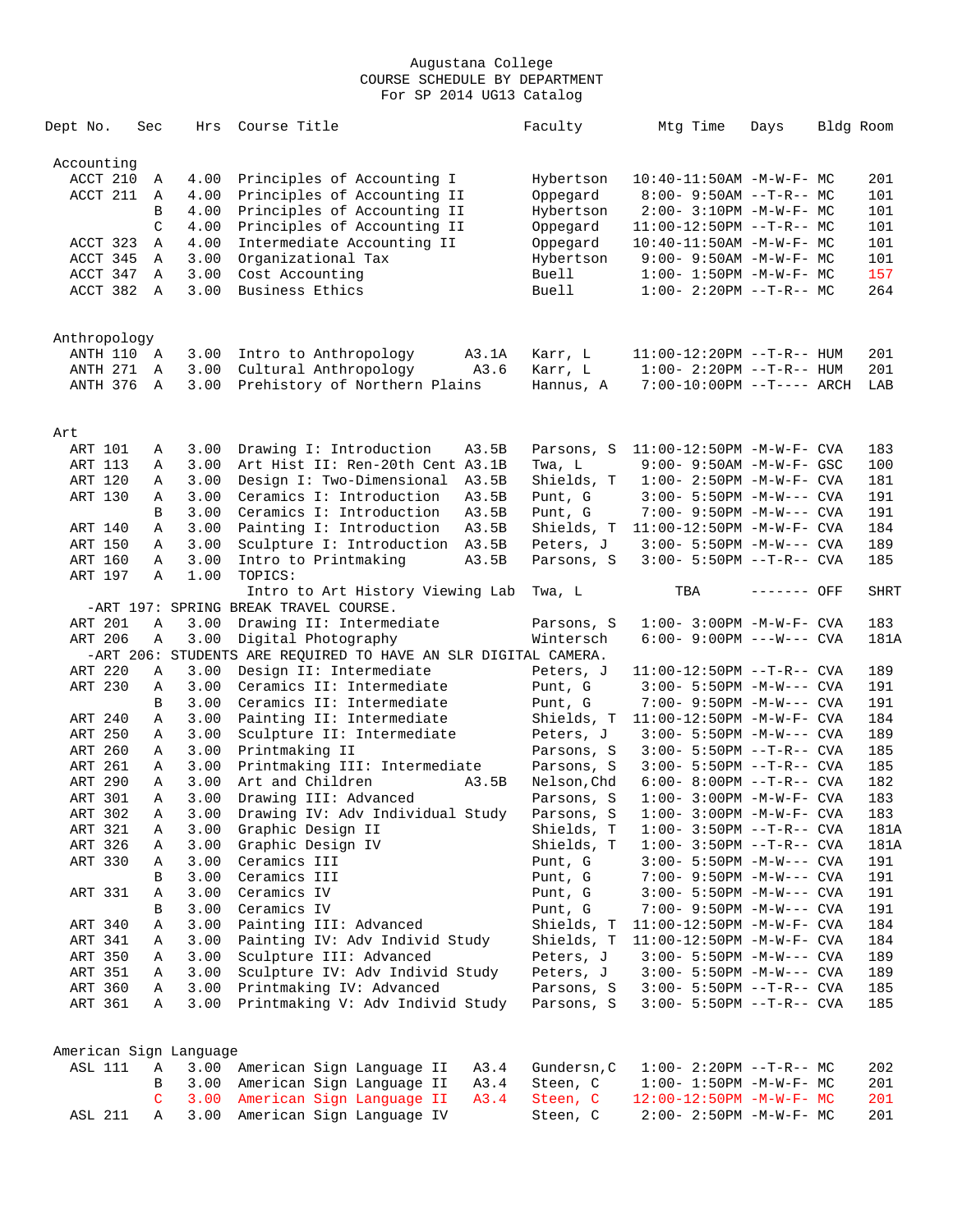| Dept No.          | Sec            | Hrs  | Course Title                              | Faculty     | Mtg Time                          | Days | Bldg Room |     |
|-------------------|----------------|------|-------------------------------------------|-------------|-----------------------------------|------|-----------|-----|
| Athletic Training |                |      |                                           |             |                                   |      |           |     |
| AT 201            | Α              | 2.00 | Athletic Training Experience II           | Rinne       | $2:00-2:50PM -M-W---$ ELMN        |      |           | 147 |
| AT 315            | Α              | 2.00 | Administration in Athl Training           | Gerry, B    | $10:00-10:50AM$ --T-R-- ELMN      |      |           | 230 |
| AT 355            | Α              |      | 2.00 Cur Trends Athl Training<br>A2.1B    | Herrmann, S | $1:00 - 1:50PM -T-R-- ELMN$       |      |           | 230 |
| AT 371            | Α              | 3.00 | Rehab Techniques Athletic Trng            | Gerry, B    | $1:00-1:50PM -M-W-F-ELMN$         |      |           | 230 |
| AT 451            | Α              | 2.00 | Athletic Training Experience V            | Rinne       | $1:00 - 1:50PM -T-R-- ELMN$       |      |           | 147 |
|                   |                |      |                                           | Johnson, K  |                                   |      |           |     |
|                   |                |      |                                           |             |                                   |      |           |     |
| Biology           |                |      |                                           |             |                                   |      |           |     |
| BIOL 110 A        |                |      | 4.00 Biology & Human Concerns<br>A3.2     | Spencer, C  | $2:00 - 2:50PM -M-W-F - GSC$      |      |           | 101 |
|                   |                |      |                                           | Lewis, A    |                                   |      |           |     |
|                   |                |      |                                           | Spencer, C  | $12:00 - 1:50PM$ ----R-- GSC      |      |           | 161 |
|                   | B              | 4.00 | Biology & Human Concerns<br>A3.2          | Spencer, C  | $2:00 - 2:50PM - M - W - F - GSC$ |      |           | 101 |
|                   |                |      |                                           | Lewis, A    |                                   |      |           |     |
|                   |                |      |                                           | Lewis, A    | $2:00 - 3:50PM$ ----R-- GSC       |      |           | 161 |
|                   |                |      | BIOL 121 A1 4.00 Biological Principles II | Matzner, S  | $11:00-11:50AM$ -M-W-F- GSC       |      |           | 101 |
|                   |                |      |                                           | Hall, C     |                                   |      |           |     |
|                   |                |      |                                           | Miles, C    |                                   |      |           |     |
|                   |                |      |                                           | Lewis, A    |                                   |      |           |     |
|                   |                |      |                                           | Hall, C     | $11:30 - 2:20PM -T--- GSC$        |      |           | 153 |
|                   | A2             | 4.00 | Biological Principles II                  | Matzner, S  | 11:00-11:50AM -M-W-F- GSC         |      |           | 101 |
|                   |                |      |                                           | Hall, C     |                                   |      |           |     |
|                   |                |      |                                           | Miles, C    |                                   |      |           |     |
|                   |                |      |                                           | Lewis, A    |                                   |      |           |     |
|                   |                |      |                                           | Hall, C     | $8:00-10:50AM$ ----R-- GSC        |      |           | 153 |
|                   |                |      | A3 4.00 Biological Principles II          | Matzner, S  | $11:00-11:50AM$ -M-W-F- GSC       |      |           | 101 |
|                   |                |      |                                           | Miles, C    |                                   |      |           |     |
|                   |                |      |                                           | Lewis, A    |                                   |      |           |     |
|                   |                |      |                                           | Hall, C     |                                   |      |           |     |
|                   |                |      |                                           | Miles, C    | $12:00 - 2:50PM$ ----R-- GSC      |      |           | 153 |
|                   | B1             |      | 4.00 Biological Principles II             | Matzner, S  | $1:00 - 1:50PM - M - W - F - GSC$ |      |           | 101 |
|                   |                |      |                                           | Miles, C    |                                   |      |           |     |
|                   |                |      |                                           | Lewis, A    |                                   |      |           |     |
|                   |                |      |                                           | Hall, C     |                                   |      |           |     |
|                   |                |      |                                           | Lewis, A    | $8:00-10:50AM$ --T---- GSC        |      |           | 153 |
|                   | B <sub>2</sub> |      | 4.00 Biological Principles II             | Matzner, S  | $1:00 - 1:50PM - M - W - F - GSC$ |      |           | 101 |
|                   |                |      |                                           | Miles, C    |                                   |      |           |     |
|                   |                |      |                                           | Lewis, A    |                                   |      |           |     |
|                   |                |      |                                           | Hall, C     |                                   |      |           |     |
|                   |                |      |                                           | Lewis, A    | $3:00 - 5:50PM -T--- GSC$         |      |           | 153 |
|                   | B <sub>3</sub> | 4.00 | Biological Principles II                  | Matzner, S  | $1:00 - 1:50PM - M - W - F - GSC$ |      |           | 101 |
|                   |                |      |                                           | Miles, C    |                                   |      |           |     |
|                   |                |      |                                           | Lewis, A    |                                   |      |           |     |
|                   |                |      |                                           | Hall, C     |                                   |      |           |     |
|                   |                |      |                                           | Miles, C    | $12:00 - 2:50PM$ ----R-- GSC      |      |           | 153 |
| BIOL 150          | A              | 4.00 | Human Anatomy                             | Vogelmann   | 8:00- 8:50AM -M-W-F- GSC          |      |           | 100 |
|                   |                |      |                                           | Vogelmann   | $8:00 - 9:50AM -T--- GSC$         |      |           | 109 |
|                   | B              | 4.00 | Human Anatomy                             | Vogelmann   | 8:00- 8:50AM -M-W-F- GSC          |      |           | 100 |
|                   |                |      |                                           | Vogelmann   | $11:00-12:50PM$ --T---- GSC       |      |           | 109 |
|                   | C              | 4.00 | Human Anatomy                             | Vogelmann   | 8:00- 8:50AM -M-W-F- GSC          |      |           | 100 |
|                   |                |      |                                           | Baye, L     | $2:00-3:50PM$ --T---- GSC         |      |           | 109 |
|                   | D              | 4.00 | Human Anatomy                             | Vogelmann   | 8:00- 8:50AM -M-W-F- GSC          |      |           | 100 |
|                   |                |      |                                           | Vogelmann   | $3:00 - 4:50PM$ ---W--- GSC       |      |           | 109 |
|                   | E              | 4.00 | Human Anatomy                             | Vogelmann   | $8:00 - 8:50AM - M - W - F - GSC$ |      |           | 100 |
|                   |                |      |                                           | Vogelmann   | $1:00-2:50PM -M----- GSC$         |      |           | 109 |
| BIOL 234          | Α              | 4.00 | Cell Biology                              | Eqland      | 12:00-12:50PM -M-W-F- GSC         |      |           | 101 |
|                   |                |      |                                           | Vitiello    |                                   |      |           |     |
|                   |                |      |                                           | King, L     | $8:00-10:50AM$ --T---- GSC        |      |           | 151 |
|                   | В              | 4.00 | Cell Biology                              | Egland      | 12:00-12:50PM -M-W-F- GSC         |      |           | 101 |
|                   |                |      |                                           | Vitiello    |                                   |      |           |     |
|                   |                |      |                                           | King, L     | 12:00- 2:50PM --T---- GSC         |      |           | 151 |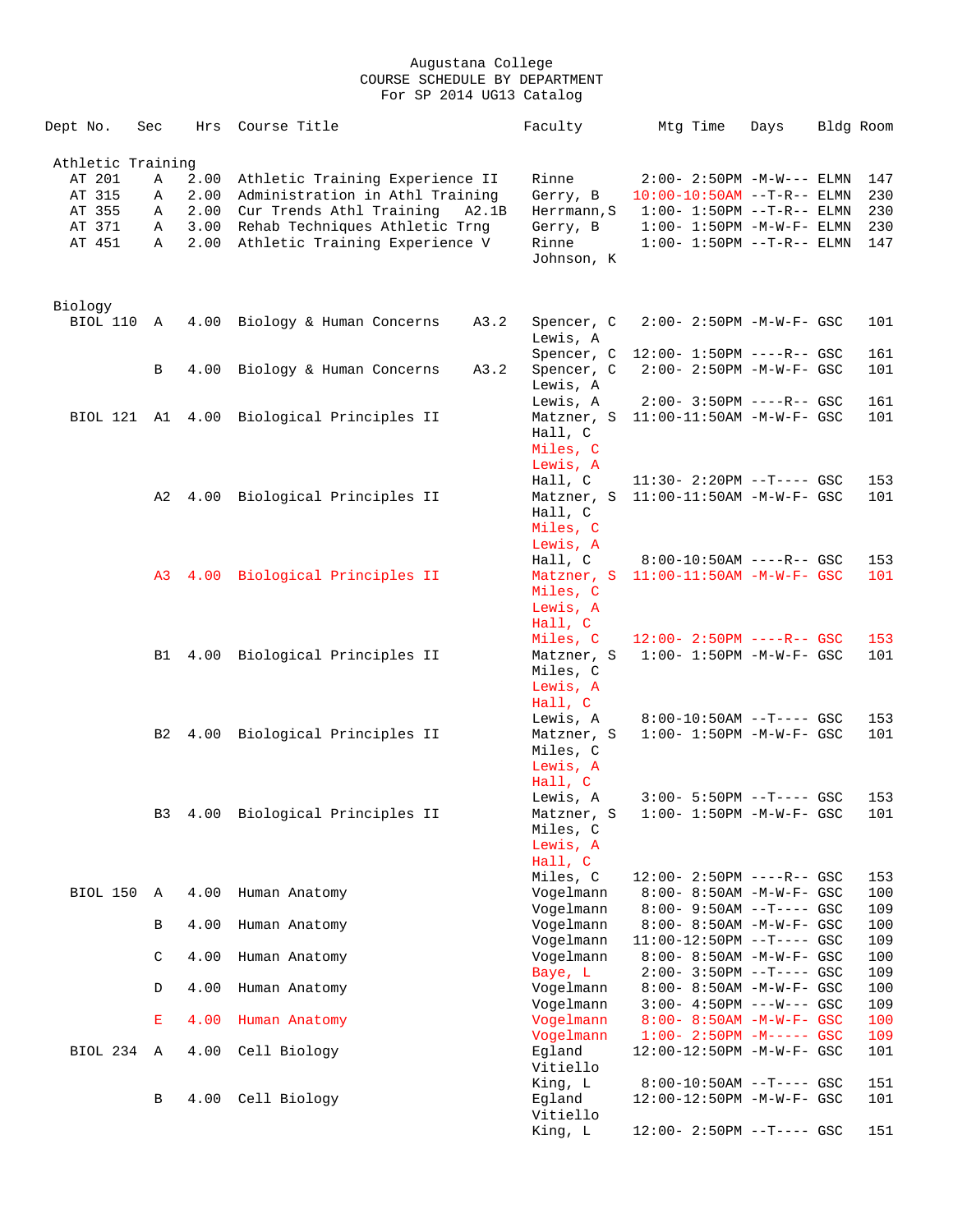| Dept No.                | Sec           | Hrs             | Course Title                                                                      |       | Faculty                             | Mtg Time | Days                                                             | Bldg Room  |
|-------------------------|---------------|-----------------|-----------------------------------------------------------------------------------|-------|-------------------------------------|----------|------------------------------------------------------------------|------------|
|                         |               |                 |                                                                                   |       |                                     |          |                                                                  |            |
|                         | $\mathsf C$   | <b>CANCELED</b> |                                                                                   |       |                                     |          |                                                                  |            |
|                         | D             |                 | 4.00 Cell Biology                                                                 |       | Eqland<br>Vitiello                  |          | 12:00-12:50PM -M-W-F- GSC                                        | 101        |
|                         |               |                 |                                                                                   |       | Baye, L                             |          | $9:00-11:50AM$ ----R-- GSC                                       | 151        |
|                         | E             | 4.00            | Cell Biology                                                                      |       | Eqland                              |          | 12:00-12:50PM -M-W-F- GSC                                        | 101        |
|                         |               |                 |                                                                                   |       | Vitiello                            |          |                                                                  |            |
|                         |               |                 |                                                                                   |       | Baye, L                             |          | $1:00 - 3:50PM$ ----R-- GSC                                      | 151        |
| <b>BIOL 250</b>         | Α             | 4.00            | Introductory Microbiology                                                         |       | Eqland                              |          | $9:00 - 9:50AM - M - W - F - GSC$                                | 101        |
|                         |               |                 |                                                                                   |       | King, L                             |          | $8:00 - 9:50AM$ ----R-- GSC                                      | 109        |
|                         | В             | 4.00            | Introductory Microbiology                                                         |       | Egland                              |          | 9:00- 9:50AM -M-W-F- GSC                                         | 101        |
|                         | $\mathsf C$   | 4.00            |                                                                                   |       | King, L                             |          | $10:40-12:30PM$ ----R-- GSC<br>$9:00 - 9:50AM - M - W - F - GSC$ | 109<br>101 |
|                         |               |                 | Introductory Microbiology                                                         |       | Egland<br>King, L                   |          | $1:30-3:20PM$ ----R-- GSC                                        | 109        |
| BIOL 297 A              |               | 4.00            | TOPICS:                                                                           |       |                                     |          |                                                                  |            |
|                         |               |                 | Biostats and Exp Design                                                           |       | Howard, D                           |          | 9:00- 9:50AM -M-W-F- GSC                                         | 163        |
|                         |               |                 |                                                                                   |       | Howard, D                           |          | $9:00-10:50AM$ --T---- GSC                                       | 141        |
| BIOL 334                | A             | 4.00            | Vertebrate Embryology                                                             | A2.1B | Miles, C                            |          | 8:00- 8:50AM -M-W-F- GSC                                         | 163        |
|                         |               |                 |                                                                                   |       | Miles, C                            |          | $9:00-11:50AM$ --T---- GSC                                       | 163        |
| BIOL 336                | Α             | 4.00            | Ornithology                                                                       |       | Lewis, A                            |          | 12:00-12:50PM -M-W-F- GSC                                        | 169        |
|                         |               |                 |                                                                                   |       | Lewis, A                            |          | $8:00-10:50AM$ ----R-- GSC                                       | 169        |
| BIOL 350                | Α             | 4.00            | Aquatic Ecology                                                                   |       | Spencer, C                          |          | 11:00-11:50AM -M-W-F- GSC                                        | 169        |
|                         |               |                 |                                                                                   |       | Spencer, C                          |          | $1:00-4:50PM --T---GSC$                                          | 169        |
| BIOL 358                | A             | 4.00            | Molecular Biology                                                                 |       | Vitiello                            |          | 9:00- 9:50AM -M-W-F- GSC                                         | 169        |
|                         |               |                 |                                                                                   |       | Vitiello                            |          | $9:00-11:50AM$ --T---- GSC                                       | 161        |
|                         | B             | 4.00            | Molecular Biology                                                                 |       | Vitiello                            |          | 9:00- 9:50AM -M-W-F- GSC                                         | 169        |
|                         |               |                 |                                                                                   |       | Vitiello                            |          | $1:00-3:50PM -T---GSC$                                           | 161        |
| BIOL 360                | $\mathbb{A}$  | 4.00            | Evolution                                                                         |       | Howard, D                           |          | 8:00- 8:50AM -M-W-F- GSC                                         | 169        |
|                         |               |                 |                                                                                   |       | Howard, D                           |          | $12:00 - 2:50PM$ ----R-- GSC                                     | 169        |
| <b>BIOL 366</b>         | Α             | 4.00            | Advanced Human Physiology                                                         |       | Gubbels                             |          | 12:00-12:50PM -M-W-F- GSC                                        | 241        |
|                         |               |                 |                                                                                   |       | Vogelmann                           |          | $8:00-10:50AM$ ----R-- GSC                                       | 163        |
|                         | В             | 4.00            | Advanced Human Physiology                                                         |       | Gubbels                             |          | 12:00-12:50PM -M-W-F- GSC                                        | 241        |
|                         | $\mathcal{C}$ | 4.00            | Advanced Human Physiology                                                         |       | Vogelmann<br>Gubbels                |          | 12:00- 2:50PM ----R-- GSC<br>12:00-12:50PM -M-W-F- GSC           | 163<br>241 |
|                         |               |                 |                                                                                   |       | Gubbels                             |          | $2:00-4:50PM$ ---W--- GSC                                        | 169        |
| BIOL 490 A              |               | 1.00            | Biology Seminar                                                                   |       | Egland                              |          | $3:00 - 3:50PM$ ---W--- GSC                                      | 101        |
|                         |               |                 |                                                                                   |       |                                     |          |                                                                  |            |
| Business Administration |               |                 |                                                                                   |       |                                     |          |                                                                  |            |
| BSAD 120                | A             | 3.00            | Pers Financial Stewardship A1.2                                                   |       | <b>Buell</b>                        |          | $8:00 - 8:50AM$ -M-W-F- MC                                       | 101        |
| BSAD 205                | A             | 3.00            | Management Information Systems I                                                  |       | Entwistle                           |          | $11:00-12:20PM$ --T-R-- MC                                       | 002        |
| <b>BSAD 205</b>         | $\mathbf B$   | 3.00            | Management Information Systems I                                                  |       | Sougstad                            |          | $11:00-12:20PM$ --T-R-- MC                                       | 001        |
| BSAD 241 A              |               | 3.00            | Management Information System II                                                  |       | Entwistle                           |          | $1:00-2:20PM --T-R--MC$                                          | 002        |
|                         |               |                 | -BSAD 241: REQUIRED FOR MIS EMPHASIS. ELECTIVE FOR MANAGEMENT EMPHASIS.           |       |                                     |          |                                                                  |            |
| BSAD 310 A              |               |                 | 4.00 Principles of Marketing                                                      |       | Keltgen, J                          |          | 9:00- 9:50AM -MT-RF- MC                                          | 264        |
| BSAD 310 B              |               |                 | 4.00 Principles of Marketing                                                      |       | Crissman                            |          | $8:00 - 9:50AM -T-R-- MC$                                        | 257        |
| BSAD 320                | A             | 3.00            | Principles of Management                                                          |       | Gardner, S 12:00-12:50PM -M-W-F- MC |          |                                                                  | 101        |
|                         | В             |                 | 3.00 Principles of Management                                                     |       | Gardner, S 1:00- 1:50PM -M-W-F- MC  |          |                                                                  | 101        |
| BSAD 330 A              |               |                 | 4.00 Principles of Finance                                                        |       | Bolen, D                            |          | $10:40-11:50AM$ -M-W-F- MC                                       | 264        |
| BSAD 340 A              |               | 3.00            | Business Law I                                                                    |       | Harris, J                           |          | $1:00-2:20PM -T-R--MC$                                           | 101        |
| BSAD 380 A              |               | 3.00            | Business Law II                                                                   |       | Harris, J                           |          | $1:00-1:50PM -M-W-F-MC$                                          | 153        |
| BSAD 382 A              |               |                 | 3.00 Business Ethics                                                              |       | Buell                               |          | $1:00-2:20PM -T-R--MC$                                           | 264        |
| BSAD 421 A              |               | 2.00            | Human Resource Management                                                         |       | Harris, J                           |          | $9:00 - 9:50AM -T-R--MC$                                         | 153        |
| BSAD 427 A              |               |                 | 3.00 Production & Operations Mgmt                                                 |       | Sougstad                            |          | $8:00 - 8:50AM - M - W - F - MC$                                 | 157        |
|                         |               |                 | -BSAD 427: ELECTIVE FOR MIS EMPHASIS. ELECTIVE FOR MANAGEMENT EMPHASIS.           |       |                                     |          |                                                                  |            |
| BSAD 428 A              |               |                 | 3.00 International Strategic Mgmt<br>-BSAD 428: ELECTIVE FOR MANAGEMENT EMPHASIS. |       | Gardner, S                          |          | $9:00 - 9:50AM - M - W - F - MC$                                 | 157        |
|                         |               |                 |                                                                                   |       |                                     |          |                                                                  |            |
| BSAD 431 A              |               |                 | 3.00 Advanced Finance<br>-BSAD 431: REQUIRED FOR FINANCE EMPHASIS.                |       | Bolen, D                            |          | $11:00-12:20PM$ --T-R-- MC                                       | 103        |
| BSAD 435 A              |               | 3.00            | Investment Fundamentals                                                           |       | Bolen, D                            |          | $2:00 - 2:50PM -M-W-F - MC$                                      | 102        |
|                         |               |                 | -BSAD 435: REQUIRED FOR FINANCE EMPHASIS.                                         |       |                                     |          |                                                                  |            |
| BSAD 490 A              |               | 3.00            | Senior Seminar                                                                    | A2.1B | Sougstad                            |          | $8:00 - 8:50AM -T-R-- MC$                                        | 264        |
| BSAD 497 A              |               | 3.00            | TOPICS:                                                                           |       |                                     |          |                                                                  |            |
|                         |               |                 | Health Care Marketing                                                             |       | Keltgen, J $11:00-12:20PM -T-R--MC$ |          |                                                                  | 157        |
|                         |               |                 | -BSAD 497: ELECTIVE FOR MARKETING EMPHASIS.                                       |       |                                     |          |                                                                  |            |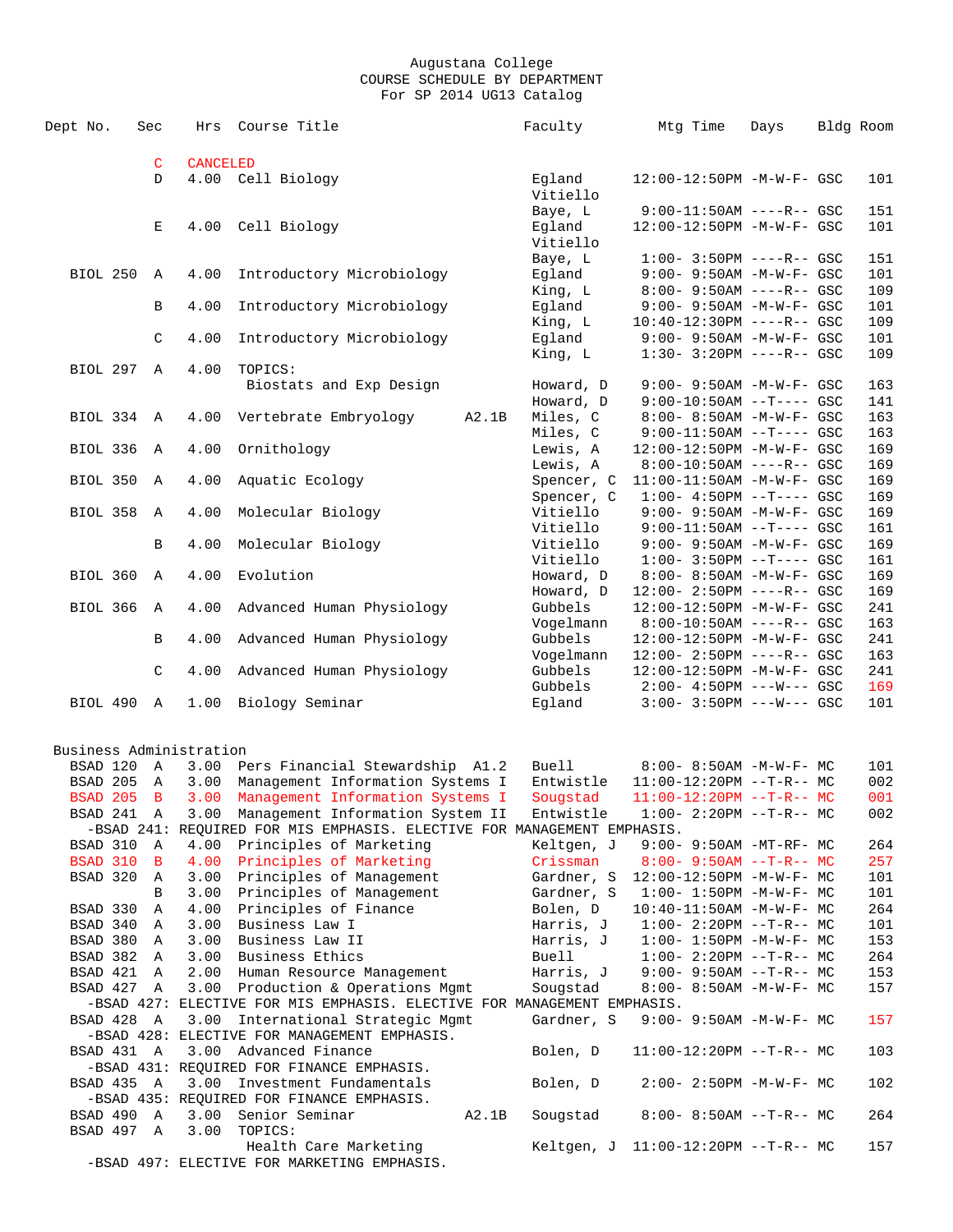| Dept No.                | Sec            | Hrs     | Course Title                                                                    |      | Faculty                  | Mtg Time                                                         | Days        | Bldg Room  |
|-------------------------|----------------|---------|---------------------------------------------------------------------------------|------|--------------------------|------------------------------------------------------------------|-------------|------------|
|                         |                |         |                                                                                 |      |                          |                                                                  |             |            |
| Chemistry<br>CHEM 102 A |                |         | 1.00 Trustee's Fellowshp in Chemistry<br>-CHEM 102: BY INVITATION OF DEPT ONLY. |      | Eichler                  | TBA                                                              | ------- OFF | OFF        |
|                         |                |         | CHEM 115 A1 4.00 Physical Science                                               | A3.2 | Dey, B                   | $1:00-2:20PM -T-R--GSC$                                          |             | 241        |
|                         |                |         |                                                                                 |      | Gustafson                | $2:00-3:50PM -M---GSC$                                           |             | 259        |
|                         | A2             | 4.00    | Physical Science                                                                | A3.2 | Dey, B<br>Dey, B         | $1:00 - 2:20PM -T-R--GSC$                                        |             | 241        |
|                         |                |         |                                                                                 |      | Dey, B<br>Dey, B         | $8:00 - 9:50AM -T--- GSC$                                        |             | 259        |
| CHEM 120                |                | A1 4.00 | Intro to Chemistry                                                              | A3.2 | Weisshaar                | $1:00 - 1:50PM - M - W - F - GSC$                                |             | 241        |
|                         | A2             | 4.00    | Intro to Chemistry                                                              | A3.2 | Weisshaar<br>Weisshaar   | $8:00 - 9:50AM -T--- GSC$<br>$1:00 - 1:50PM - M - W - F - GSC$   |             | 243<br>241 |
|                         |                |         |                                                                                 |      | Weisshaar                | $3:00-4:50PM$ --T---- GSC                                        |             | 243        |
|                         | A <sub>3</sub> | 4.00    | Intro to Chemistry                                                              | A3.2 | Weisshaar<br>Gustafson   | $1:00 - 1:50PM - M - W - F - GSC$<br>$11:00-12:50PM$ --T---- GSC |             | 241<br>243 |
| CHEM 145 A1             |                | 4.00    | Survey of Organic & Biochemistry                                                |      | Shilabin<br>Shilabin     | $9:00 - 9:50AM - M - W - F - GSC$<br>$8:00 - 9:50AM$ ----R-- GSC |             | 241<br>243 |
|                         | A2             | 4.00    | Survey of Organic & Biochemistry                                                |      | Shilabin                 | $9:00 - 9:50AM - M - W - F - GSC$                                |             | 241        |
|                         | B1             | 4.00    | Survey of Organic & Biochemistry                                                |      | Shilabin<br>Mays, J      | $2:00 - 3:50PM$ ---W--- GSC<br>11:00-11:50AM -M-W-F- GSC         |             | 243<br>241 |
|                         |                |         |                                                                                 |      | Mays, J                  | $2:00 - 3:50PM -M--- GSC$                                        |             | 243        |
|                         | B <sub>2</sub> | 4.00    | Survey of Organic & Biochemistry                                                |      | Mays, J<br>Shilabin      | 11:00-11:50AM -M-W-F- GSC<br>$11:00-12:50PM$ ----R-- GSC         |             | 241<br>243 |
| CHEM 201 A1             |                | 4.00    | Organic Chemistry I                                                             |      | Mays, J                  | $9:00 - 9:50AM - M - W - F - GSC$                                |             | 201        |
|                         | A2             | 4.00    | Organic Chemistry I                                                             |      | Mays, J<br>Mays, J       | $8:00-11:50AM$ --T---- GSC<br>9:00- 9:50AM -M-W-F- GSC           |             | 255<br>201 |
|                         |                |         |                                                                                 |      | Shilabin                 | $2:00 - 5:50PM$ ----R-- GSC                                      |             | 255        |
| CHEM 202                | A1             | 4.00    | Organic Chemistry II                                                            |      | Duffy-Matz<br>Duffy-Matz | $11:00-11:50AM$ -M-W-F- GSC<br>$2:00 - 5:50PM -T--- GSC$         |             | 201<br>255 |
|                         | A2             | 4.00    | Organic Chemistry II                                                            |      | Duffy-Matz               | 11:00-11:50AM -M-W-F- GSC                                        |             | 201        |
| CHEM 242 A              |                | 4.00    | Analysis                                                                        |      | Duffy-Matz<br>Weisshaar  | $8:00-11:50AM$ ----R-- GSC<br>8:00- 8:50AM -M-W-F- GSC           |             | 255<br>241 |
|                         |                |         |                                                                                 |      | Weisshaar                | $2:00 - 5:50PM$ ----R-- GSC                                      |             | 243        |
| CHEM 302                | A              | 4.00    | Physical Chemistry II                                                           |      | Dey, B<br>Dey, B         | 12:00-12:50PM -MT-RF- GSC<br>$8:00-11:50AM$ ----R-- GSC          |             | 201<br>259 |
| CHEM 341 A              |                | 4.00    | Advanced Inorganic Chemistry                                                    |      | Eichler<br>Eichler       | 2:00- 2:50PM -M-W-F- GSC<br>$1:00-4:50PM --T---GSC$              |             | 201<br>259 |
| CIVITAS                 |                |         |                                                                                 |      |                          |                                                                  |             |            |
| CIVT 110                | Α              | 3.00    | Exploring Christian Faith                                                       | A4.1 | Haar, M                  | $9:00 - 9:50AM - M - W - F - HUM$                                |             | 227        |
| CIVT 200                | A              | 3.00    | Literary Experience A2.1B & A3.5                                                |      | Looney, S                | $1:00 - 1:50PM -M-W-F - HUM$                                     |             | 323        |
| CIVT 201                | $\mathbb A$    | 3.00    | Reading Augustana                                                               |      | Miller, J                | $8:30 - 9:50AM$ --T-R-- CWS                                      |             | 108        |
| CIVT 202 A              |                | 3.00    | Pertinence:<br>Ethics and Ecology of Food                                       |      | Matzner, S               | $1:00 - 2:20PM -T-R--CWS$                                        |             | 108        |
| CIVT 203 A              |                | 3.00    | Justice:                                                                        |      | Minister                 |                                                                  |             |            |
|                         |                |         | History of the American Press                                                   |      | Miller, J                | $6:00 - 7:20PM -T-R-- HUM$                                       |             | 323        |
| CIVT 204 A              |                |         | 3.00 Freedom:<br>On Christian Liberty                                           |      | Croghan<br>Dipple, G     | $11:00-12:20PM$ --T-R-- CWS                                      |             | 108        |
|                         |                |         |                                                                                 |      |                          |                                                                  |             |            |
| Classics                |                |         |                                                                                 |      |                          |                                                                  |             |            |
| CLAS 102                | A              |         | 3.00 Beginning Hebrew II                                                        | A3.4 | Storm, J                 | $11:00-12:20PM -T-R--HUM$                                        |             | 227        |
| CLAS 201                | A              |         | 3.00 Elementary Greek II                                                        | A3.4 | Wentzel, R               | $1:00 - 1:50PM - M - W - F - HUM$                                |             | 319        |
| CLAS 206                | A              | 3.00    | Elementary Latin II                                                             | A3.4 |                          | Wentzel, R 11:00-11:50AM -M-W-F- HUM                             |             | 319        |
| CLAS 208 A              |                | 3.00    | Intermediate Latin IV                                                           |      | Wentzel, R               | $9:00 - 9:50AM - M - W - F - HUM$                                |             | 319        |
|                         |                |         |                                                                                 |      |                          |                                                                  |             |            |
| Communication Disorders |                |         |                                                                                 |      |                          |                                                                  |             |            |
|                         |                |         | CMDS 224 A 3.00 Intro to Aural Rehabilitation                                   |      | Hanavan, P<br>Hanavan, P | $8:00 - 8:50AM - M - W - F - MC$<br>9:00- 9:50AM --T---- MC      |             | 161<br>156 |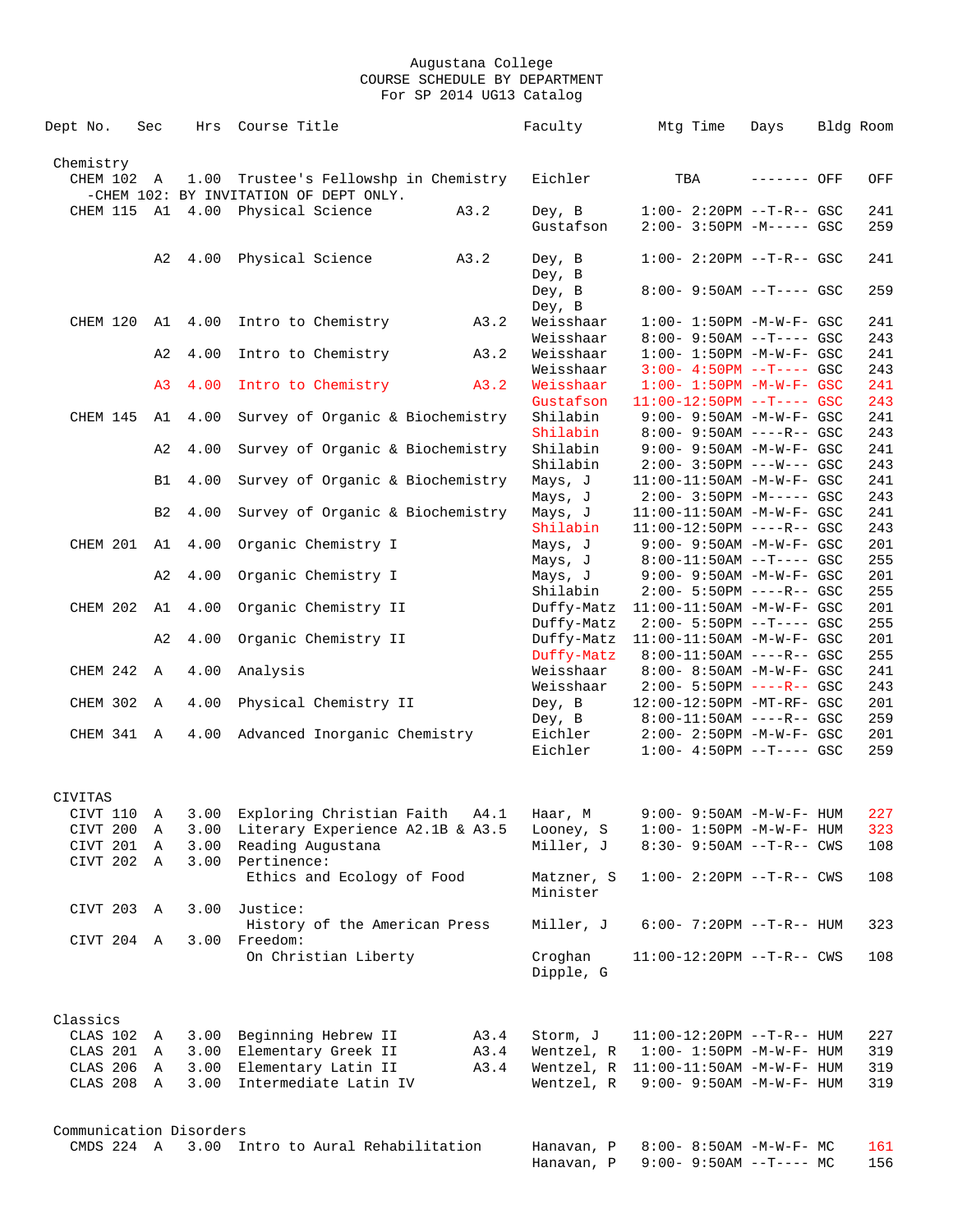| Dept No.              | Sec           | Hrs  | Course Title                                                            | Faculty     | Mtg Time                          | Days        | Bldg Room |
|-----------------------|---------------|------|-------------------------------------------------------------------------|-------------|-----------------------------------|-------------|-----------|
|                       |               |      |                                                                         |             |                                   |             |           |
|                       | B             | 3.00 | Intro to Aural Rehabilitation                                           | Hanavan, P  | $8:00 - 8:50AM - M - W - F - MC$  |             | 161       |
|                       |               |      |                                                                         | Hanavan, P  | $10:00-10:50AM$ --T---- MC        |             | 156       |
|                       | C             | 3.00 | Intro to Aural Rehabilitation                                           | Hanavan, P  | $8:00 - 8:50AM - M - W - F - MC$  |             | 161       |
|                       |               |      |                                                                         | Hanavan, P  | $11:00-11:50AM$ --T---- MC        |             | 156       |
| CMDS 228              | Α             | 3.00 | Anat & Phys of Speech Processes                                         | Mahan, K    | $11:00-11:50AM$ -M-W-F- MC        |             | 257       |
| CMDS 284              | A             | 2.00 | Clinical Meth for Comm Disorders                                        | Mahan, K    | $9:00 - 9:50AM - M-W--- MC$       |             | 255       |
| CMDS 288              | A             | 1.00 | Observation Practicum                                                   | Mahan, K    | TBA                               | ------- OFF | OFF       |
|                       |               |      | -CMDS 288: REOUIRES INSTRUCTOR SIGNATURE.                               |             |                                   |             |           |
| CMDS 376              | A             | 3.00 | Language Disorders                                                      | Mahan, K    | $1:00 - 1:50PM - M - W - F - MC$  |             | 102       |
| CMDS 388              | A             | 4.00 | Clinical Practicum                                                      | Mahan, K    | TBA                               | ------- OFF | OFF       |
|                       |               |      | -CMDS 388: REQUIRES INSTRUCTOR SIGNATURE.                               |             |                                   |             |           |
| CMDS 488 A            |               |      | 3.00 Adv Clinical Prct: Comm Disorders                                  | Mahan, K    | TBA                               | ------- OFF | OFF       |
|                       |               |      | -CMDS 488: SIGNATURE OF FIELD EXPERIENCE COORDINATOR REQUIRED.          |             |                                   |             |           |
|                       |               |      |                                                                         |             |                                   |             |           |
| Communication Studies |               |      |                                                                         |             |                                   |             |           |
| COMM 110              | A             | 3.00 | Intro To Communication<br>A2.2                                          | Nitz, M     | $9:00 - 9:50AM - M - W - F - HUM$ |             | 331       |
|                       | В             | 3.00 | Intro To Communication<br>A2.2                                          | Bart, H     | $1:00 - 1:50PM - M - W - F - HUM$ |             | 331       |
|                       | $\mathcal{C}$ | 3.00 | A2.2<br>Intro To Communication                                          | Bart, J     | 2:00- 2:50PM -M-W-F- HUM          |             | 331       |
|                       | D             | 3.00 | Intro To Communication<br>A2.2                                          | Etler       | $8:30 - 9:50AM$ --T-R-- HUM       |             | 331       |
|                       | $\mathsf{C}$  | 3.00 | Intro To Communication<br>A2.2                                          | Etler       | $11:00-12:20PM$ --T-R-- HUM       |             | 331       |
| COMM 250              | Α             | 3.00 | Interpersonal Communication A1.2                                        | Bart, J     | $1:00 - 2:20PM -T-R--HUM$         |             | 331       |
| COMM 260              | Α             | 3.00 | Persuasion                                                              | Bart, J     | $9:00 - 9:50AM - M - W - F - HUM$ |             | 301       |
| COMM 350              | A             | 3.00 | Organizational Communication                                            | Bart, H     | $8:30 - 9:50AM -T-R-- HUM$        |             | 301       |
| COMM 360              | Α             | 3.00 | Persuasive Campaigns                                                    | Nitz, M     | 11:00-11:50AM -M-W-F- HUM         |             | 331       |
| COMM 380              | Α             | 3.00 | Mass Media Effects                                                      | Bart, H     | $11:00-12:20PM$ --T-R-- HUM       |             | 323       |
| <b>COMM 397</b>       | $\mathbf{A}$  | 1.00 | <b>CANCELED</b>                                                         |             |                                   |             |           |
| <b>COMM 497</b>       | $\mathbf{A}$  | 3.00 | TOPICS: Advanced Public Relations Nitz, M                               |             | $6:00 - 9:00PM -M-----$ HUM       |             | 123       |
|                       |               |      |                                                                         |             |                                   |             |           |
| Computer Science      |               |      |                                                                         |             |                                   | ------- OFF |           |
| COSC 104 A            |               | 1.00 | Advanced Word Processing                                                | Gray, S     | TBA                               |             | ONLN      |
|                       |               |      | COSC 104: ONLINE COURSE<br>Advanced PowerPoint                          |             |                                   |             |           |
| COSC 107 A            |               | 1.00 |                                                                         | Gray, S     | TBA                               | ------- OFF | ONLN      |
|                       |               |      | COSC 107: ONLINE COURSE                                                 |             |                                   |             |           |
| COSC 197 A            |               | 3.00 | TOPICS:                                                                 |             |                                   |             |           |
|                       |               |      | Web and Developmental Design                                            | Gray, S     | $11:00-12:20PM$ --T-R-- GSC       |             | 141       |
| COSC 205              | A             | 3.00 | Management Information Systems I                                        | Entwistle   | $11:00-12:20PM$ --T-R-- MC        |             | 002       |
| <b>COSC 205</b>       | $\mathbf{B}$  | 3.00 | Management Information Systems I                                        | Sougstad    | $11:00-12:20PM$ --T-R-- MC        |             | 001       |
| COSC 211              | A             | 4.00 | Computer Science II                                                     | Shum, S     | 10:40-11:50AM -M-W-F- GSC         |             | 034       |
| COSC 236              | Α             | 3.00 | Comp Architecture & Assem Lang                                          | Shum, S     | $4:15 - 5:30PM - M-W--- GSC$      |             | 034       |
| COSC 241 A            |               | 3.00 | Management Information System II                                        | Entwistle   | 1:00- 2:20PM --T-R-- MC           |             | 002       |
|                       |               |      | -COSC 241: REQUIRED FOR MIS EMPHASIS. ELECTIVE FOR MANAGEMENT EMPHASIS. |             |                                   |             |           |
| COSC 350 A            |               |      | 3.00 Software Engineering                                               | Shum, S     | 12:00-12:50PM -M-W-F- GSC         |             | 034       |
|                       |               |      |                                                                         |             |                                   |             |           |
| Economics             |               |      |                                                                         |             |                                   |             |           |
| ECON 120              | Α             | 3.00 | Principles of Economics I<br>A3.3                                       | Nesiba, R   | $1:00 - 1:50PM -M-W-F-MC$         |             | 103       |
|                       | В             | 3.00 | Principles of Economics I<br>A3.3                                       | Nesiba, R   | 2:00- 2:50PM -M-W-F- MC           |             | 103       |
|                       | $\mathsf C$   | 3.00 | Principles of Economics I<br>A3.3                                       | Eggleston   | $11:00-12:20PM$ --T-R-- MC        |             | 153       |
| ECON 121              | Α             | 3.00 | Principles of Economics II                                              | Eggleston   | $11:00-11:50AM$ -M-W-F- MC        |             | 153       |
|                       | В             | 3.00 | Principles of Economics II                                              | Eggleston   | 12:00-12:50PM -M-W-F- MC          |             | 153       |
| ECON 270              | Α             | 4.00 | Statistics                                                              | Sorenson, D | $8:00 - 8:50AM - M - W - F - MC$  |             | 153       |
|                       | B             | 4.00 | Statistics                                                              | Sorenson, D | $9:00 - 9:50AM - M-W-F - MC$      |             | 153       |
| ECON 270L A           |               | 0.00 | ECON 270: Lab                                                           | Sorenson, D | $10:00-10:50AM$ ----R-- MC        |             | 001       |
|                       | В             | 0.00 | ECON 270: Lab                                                           | Sorenson, D | $1:00-1:50PM$ ----R-- MC          |             | 001       |
|                       | C             | 0.00 | ECON 270: Lab                                                           | Sorenson, D | $7:00 - 7:50PM$ ---W--- MC        |             | 001       |
| ECON 301              | Α             | 3.00 | Money, Bank, Financial Inst A2.1B                                       | Nesiba, R   | $1:00-2:20PM -T-R--MC$            |             | 103       |
| ECON 320              | Α             | 3.00 | Intermediate Microeconomics                                             | Sorenson, D | $8:30 - 9:50AM -T-R-- MC$         |             | 103       |
| ECON 350              | Α             | 4.00 | Soc Sci Research Methods<br>A2.1B                                       | Schrader, S | $8:00-9:50AM -T-R--MC$            |             | 157       |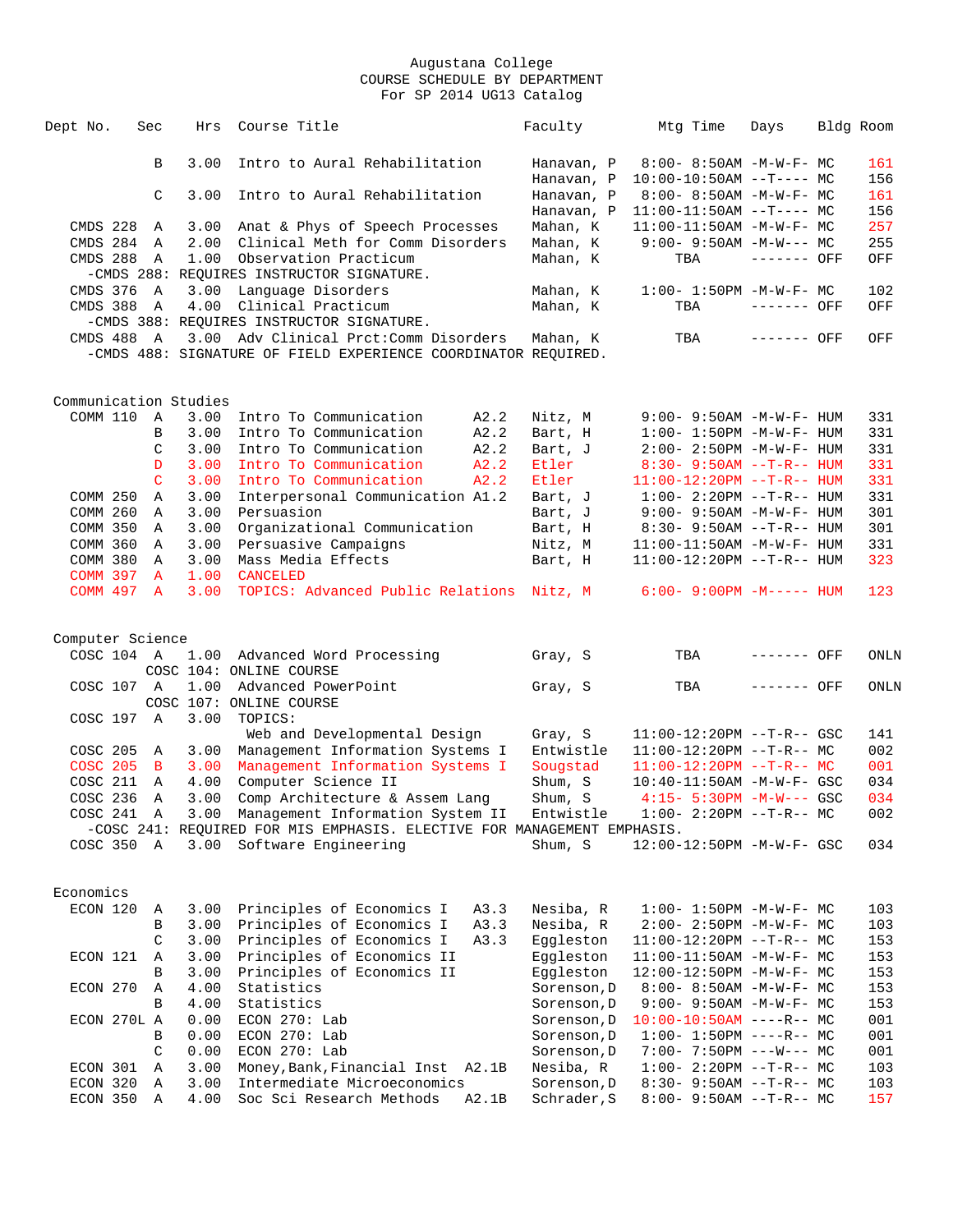Dept No. Sec Hrs Course Title Faculty Mtg Time Days Bldg Room Ed of Deaf/Hard Hearing EDHH 224 A 3.00 Intro to Aural Rehabilitation Hanavan, P 8:00- 8:50AM -M-W-F- MC 161 Hanavan, P 9:00- 9:50AM --T---- MC 156<br>B 3.00 Intro to Aural Rehabilitation Hanavan, P 8:00- 8:50AM -M-W-F- MC 161 B 3.00 Intro to Aural Rehabilitation Hanavan, P 8:00- 8:50AM -M-W-F- MC 161 Hanavan, P 10:00-10:50AM --T---- MC 156<br>C 3.00 Intro to Aural Rehabilitation Hanavan, P 8:00-8:50AM -M-W-F- MC 161 Hanavan, P 8:00-8:50AM -M-W-F- MC 161<br>Hanavan, P 11:00-11:50AM --T---- MC 156 Hanavan, P 11:00-11:50AM --T---- MC 156<br>Soukup, M 8:30- 9:50AM --T-R-- MC 161 EDHH 318 A  $3.00$  Reading Assessment & Instruct Deaf and Hard of Hearing EDHH 487 A 12.00 Student Teach: Deaf Educ Elem Fiala, R TBA ------- OFF OFF -EDHH 487: SIGNATURE OF FIELD EXPERIENCE COORDINATOR REQUIRED. Education<br>EDUC 110 A EDUC 110 A 3.00 Foundations of Amer Educ A3.3 VanBockern 1:00- 2:20PM --T-R-- MC 220 B 3.00 Foundations of Amer Educ A3.3 Hallenbeck 12:00-12:50PM -M-W-F- MC 253 -EDUC 110A & B: INTENDED FOR STUDENTS PURSUING ENTRANCE TO TEACHER EDUC PROGRAM. REQUIRES 1-2 HRS PER WEEK IN AREA SCHOOL.<br>EDUC 200L A 0.00 Program Admission ePortfolio La 0.00 Program Admission ePortfolio Lab Andrews,SE 10:00-10:50AM --T---- MC 001<br>0.00 Program Admission ePortfolio Lab Andrews.SE 12:30-1:20PM --T---- MC 001 B 0.00 Program Admission ePortfolio Lab Andrews, SE 12:30- 1:20PM --T---- MC -EDUC 200L A & B: MEETS 2/25, 3/4, 3/25, 4/8, 4/22, 4/29. MUST BE TAKEN THE SEMESTER OF ENROLLMENT IN EDUC 275. EDUC 219 A 3.00 Technology in Education Hanavan, P 9:00-9:50AM -M-W-F- MC 001<br>B 3.00 Technology in Education Hanavan, P 11:00-11:50AM -M-W-F- MC 001 Hanavan, P 11:00-11:50AM -M-W-F- MC 001<br>Durr, A 11:00-11:50AM -M-W-F- MC 157 EDUC 245 A 3.00 Educ Psychology & Measurement Durr, A 11:00-11:50AM -M-W-F- MC 157 B 3.00 Educ Psychology & Measurement Durr, A 12:00-12:50PM -M-W-F- MC 157 -EDUC 245A & B: NOT OPEN TO FRESHMEN. EDUC 275 IS A PRE OR CO-REQUISITE FOR EDUC 245. EDUC 275 A 3.00 Tch, Lrn,& Connect Classrm A2.1B Ashworth 9:00- 9:50AM --T-R-- MC 164 3.00 Tch, Lrn,& Connect Classrm A2.1B Ashworth -EDUC 275A & B: NOT OPEN TO FRESHMEN. EDUC 245 IS A PRE OR CO-REQUISITE FOR EDUC 275. REQUIRES 4 HRS OF PRACTICUM PER WEEK SCHEDULED BETWEEN 8AM-3PM.<br>EDUC 290 A 2.00 Theory of Reading in Elem School Laurich 11:00 2.00 Theory of Reading in Elem School Laurich 11:00-11:50AM -M-W--- MC 164 -EDUC 290: ADMITTED TEACHER EDUC STUDENTS ONLY. EDUC 300L A 0.00 Pre-Student Teach ePortfolio Lab Andrews,SE 10:00-10:50AM --T---- MC 001 B 0.00 CANCELED -EDUC 300L A & B: MEETS 2/11, 2/18, 3/18, 4/1, 4/15, 5/6. MUST BE TAKEN SEMESTER PRIOR TO STUDENT TEACHING. EDUC 301 A 2.00 Methods Teaching Elem/MS Science Hall, C 2:00- 2:50PM -M-W-F- GSC 163 -EDUC 301: REQUIRES OBSERVATION & TEACHING IN ELEM SCHOOLS. EDUC 320 A 3.00 Children's Lit & Language Arts Laurich 8:00- 8:50AM -M-W-F- MC 164 -EDUC 320: ADMITTED TEACHER EDUC STUDENTS ONLY. MUST ALSO REGISTER FOR EDUC 325. PLAN TO SPEND 2 HRS IN FIELD 1 MORNING PER WK. EDUC 325 A 3.00 Teach of Read in Elem & Mid Sch Laurich 9:00- 9:50AM -M-W-F- MC 164 -EDUC 325: ADMITTED TEACHER EDUC STUDENTS ONLY. MUST ALSO REGISTER FOR EDUC 320. PLAN TO SPEND 2 HRS IN FIELD 1 MORNING PER WK.<br>EDUC 335 A 3.00 Literacy in the Content Area Andrews, SE 12:00-12:50PM -M-W-F- MC 164 -EDUC 335: ADMITTED TEACHER EDUC STUDENTS ONLY. EDUC 345 A 3.00 Adolescent Development A1.2 Durr, A 1:00- 1:50PM -M-W-F- MC 264 -EDUC 345: ADMITTED TEACHER EDUC STUDENTS ONLY. EDUC 350 A 2.00 Teaching Soc Studies Elem & MS Ashworth 1:00- 1:50PM --T-R-- MC 164 -EDUC 350: ADMITTED TEACHER EDUC STUDENTS ONLY. REQUIRES 4-6 HRS OBSERVATION & PARTICIPATION IN AREA SCHOOLS. EDUC 355 A  $3.00$  Human Relations in Education VanBockern  $11:00-12:20PM --T-R-- MC$  201 EDUC 380 A  $3.00$  Methods of Engl as New Language Grinager, K  $6:00-9:00PM$  ----R-- MC EDUC 400L A 0.00 Student Teacher ePortfolio Lab Andrews,SE TBA ------- MC -EDUC 400L: TO BE TAKEN DURING SEMESTER OF STUDENT TEACHING. LAB DOES NOT MEET. EDUC 470 A 12.00 Student Teach: All Grades Fiala, R TBA ------- OFF OFF EDUC 471 A 12.00 Student Teach: Middle School Fiala, R TBA ------- OFF OFF EDUC 472 A 12.00 Student Teach: Elementary Fiala, R TBA ------- OFF OFF EDUC 473 A 12.00 Student Teach: Kindergarten Fiala, R TBA ------- OFF OFF EDUC 474 A 12.00 Student Teach: Secondary Fiala, R TBA ------- OFF OFF -EDUC 470, 471, 472, 473, 474: SIGNATURE OF FIELD EXPERIENCE COORDINATOR REQUIRED.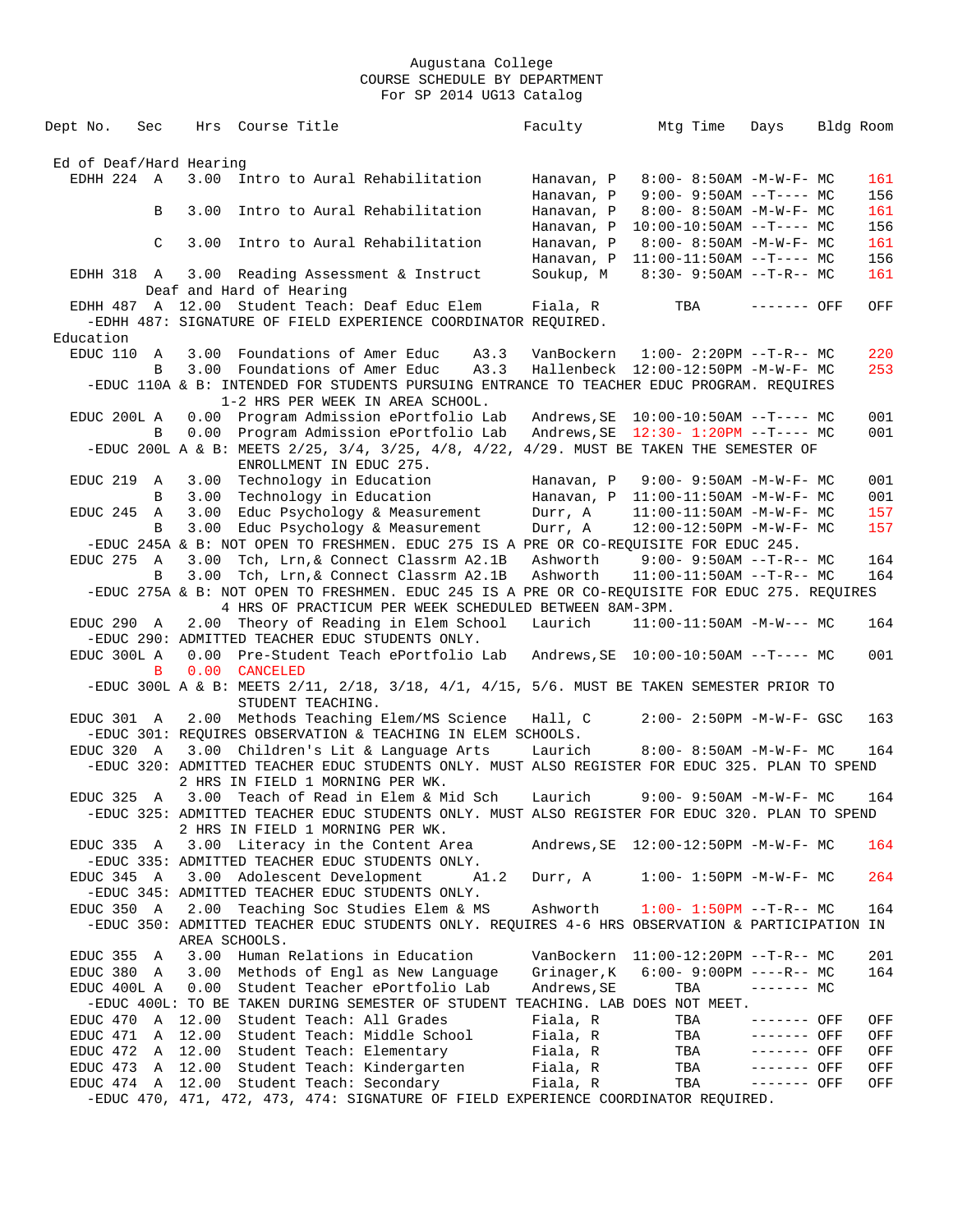| Dept No.         | Sec           | Hrs  | Course Title                               |       | Faculty                | Mtg Time                          | Days         | Bldg Room |             |
|------------------|---------------|------|--------------------------------------------|-------|------------------------|-----------------------------------|--------------|-----------|-------------|
| English          |               |      |                                            |       |                        |                                   |              |           |             |
| ENGL 110         | Α             | 4.00 | First-Year Composition                     | A2.1A | Harris, Mit            | 8:40- 9:50AM -M-W-F- HUM          |              |           | 103         |
|                  | $\, {\bf B}$  | 4.00 | First-Year Composition                     | A2.1A | Harris, Mit            | 10:40-11:50AM -M-W-F- HUM         |              |           | 102         |
|                  | C             | 4.00 | First-Year Composition                     | A2.1A | Nelson, C              | 11:00-11:50AM -MT-RF- HUM         |              |           | 103         |
|                  | D             | 4.00 | First-Year Composition                     | A2.1A | Gerling                | $1:00-1:50PM -MT-RF-HUM$          |              |           | 102         |
|                  | $\mathbf E$   | 4.00 | First-Year Composition                     | A2.1A | Hanson, D              | $2:00-2:50PM -MT-RF-HUM$          |              |           | 102         |
| ENGL 115         | Α             | 3.00 | News Reporting & Writing                   | A2.1B | Gale, D.               | 2:00- 2:50PM -M-W-F- HUM          |              |           | 201         |
| ENGL 200         | $\mathbb{A}$  | 3.00 | Literary Experience A2.1B & A3.5           |       |                        |                                   |              |           |             |
|                  |               |      | Afr Amer Lit Section A2.1B & 3.5           |       | Rives, D               | 8:00- 8:50AM -M-W-F- HUM          |              |           | 202         |
|                  | В             | 3.00 | Literary Experience A2.1B & A3.5           |       | Nelson, C              | $8:30 - 9:50AM -T-R--HUM$         |              |           | 103         |
|                  | C             | 3.00 | Literary Experience A2.1B & A3.5           |       | Hicks, P               | 8:30- 9:50AM --T-R-- HUM          |              |           | 202         |
|                  | D             | 3.00 | Women's Lit Section A2.1B & 3.5            |       | Rives, D               | $9:00 - 9:50AM - M - W - F - HUM$ |              |           | 302         |
|                  | $\mathbf E$   | 3.00 | North Plains Section A2.1B & 3.5           |       | Hanson, D              | 11:00-11:50AM -M-W-F- HUM         |              |           | 106         |
|                  | $\mathbf F$   | 3.00 | North Plains Section A2.1B & 3.5           |       | Hanson, D              | 12:00-12:50PM -M-W-F- HUM         |              |           | 103         |
|                  | ${\mathsf G}$ | 3.00 | Literary Experience A2.1B & A3.5           |       | Nelson, C              | $1:00 - 2:20PM -T-R--HUM$         |              |           | 103         |
| ENGL 215         | Α             | 3.00 | Newspaper Writing: Sports A2.1B            |       | Holm, A                | 12:00-12:50PM -M-W-F- HUM         |              |           | 302         |
| ENGL 225         | Α             | 3.00 | World Literature I                         | A3.1A | Looney, S              | $11:00-12:20PM$ --T-R-- HUM       |              |           | 202         |
| ENGL 240         | Α             | 3.00 | Intro to American Literary Hist            |       | Rives, D               | 12:00-12:50PM -M-W-F- HUM         |              |           | 123         |
| ENGL 304         | Α             | 3.00 | Creative Writing: Fiction A2.1B            |       | Hicks, P               | $6:00 - 9:00PM$ --T---- HUM       |              |           | 106         |
| ENGL 310         | $\mathbb{A}$  | 3.00 | Seminar in Later British Literat           |       |                        |                                   |              |           |             |
|                  |               |      | The Great War                              |       | Preston, M<br>Hicks, P | $11:00-12:20PM$ --T-R-- MC        |              |           | 202         |
| ENGL 311         | Α             | 3.00 | Advanced Composition                       | A2.1B | Looney, S              | 9:00- 9:50AM -M-W-F- HUM          |              |           | 323         |
| ENGL 312         | Α             | 3.00 | Writing for Magazines                      | A2.1B | Holm, A                | 11:00-11:50AM -M-W-F- HUM         |              |           | 301         |
| ENGL 361         | $\mathbb A$   | 3.00 | Shakespeare                                | A2.1B | Harris, Mit            | $2:00 - 2:50PM -M-W-F- HUM$       |              |           | 103         |
|                  |               |      |                                            |       |                        |                                   |              |           |             |
| Exercise Science |               |      |                                            |       |                        |                                   |              |           |             |
| EXSC 265         | A             | 2.00 | Theory & Tech of Strenth & Cond            |       | Chambers               | $12:00-12:50PM$ --T-R-- ELMN      |              |           | 180         |
| EXSC 320         | Α             | 3.00 | Physiology of Exercise                     |       | Barkley, S             | $9:00-9:50AM$ -M-WRF- ELMN        |              |           | 241         |
| EXSC 325         | Α             | 3.00 | Kinesiology/Biomechanics                   |       | Herrmann, S            | 8:00- 8:50AM -M-W-F- ELMN         |              |           | 241         |
| EXSC 361         | $\mathbb{A}$  | 2.00 | Fitness Prescrip & Progm Admin             |       | Barkley, S             | $1:00 - 1:50PM -T-R-- ELMN$       |              |           | 241         |
|                  |               |      |                                            |       |                        |                                   |              |           |             |
| French           |               |      |                                            |       |                        |                                   |              |           |             |
| FREN 111         | A             | 3.00 | Intro to French II                         | A3.4  | Fish                   | $11:00-11:50AM$ -M-W-F- HUM       |              |           | 320         |
| FREN 111         | $\mathbf{B}$  | 3.00 | Intro to French II                         | A3.4  | Thompsen               | $9:00 - 9:50AM - M - W - F - HUM$ |              |           | 320         |
| FREN 211         | Α             | 4.00 | Intermediate French II                     |       | Fish                   | $2:00-2:50PM -MTWR--HUM$          |              |           | 320         |
| FREN 340         | Α             | 3.00 | Civilization & Culture of France           |       | Fish                   | 9:00- 9:50AM -M-W-F- HUM          |              |           | 325         |
| FREN 400         | Α             | 1.00 | Honors Thesis                              |       | Fish                   | TBA                               | $------$ HUM |           |             |
|                  |               |      | -FREN 400: INSTRUCTOR SIGNATURE REQUIRED.  |       |                        |                                   |              |           |             |
|                  |               |      |                                            |       |                        |                                   |              |           |             |
| General Studies  |               |      |                                            |       |                        |                                   |              |           |             |
|                  |               |      | GENL 100 A 1.00 Career and Life Planning   |       | Etler                  | $10:00-10:50AM$ --T-R-- HUM       |              |           | 102         |
|                  |               |      | GENL 107 A 16.00 The Washington Semester   |       | Wanless, E             | TBA                               | ------- OFF  |           | INTR        |
| GENL 116 A       |               |      | 1.00 Becoming a Master Student             |       | Howard, J              | $10:00-10:50AM$ --T-R-- LIBR      |              |           | 229         |
|                  |               |      |                                            |       | Enright                |                                   |              |           |             |
|                  |               |      | $-GENL$ 116: MEETS FEB 6 - APR 1.          |       |                        |                                   |              |           |             |
|                  |               |      | GENL 125 A 1.00 Distinguished Scholars     |       |                        |                                   |              |           |             |
|                  |               |      | Tracing the Roots of Western Civ O'Hara, D |       |                        | TBA                               | ------- OFF  |           | <b>SHRT</b> |
|                  |               |      | International Travel Experience            |       |                        |                                   |              |           |             |
| GENL 197 A       |               | 1.00 | TOPICS:                                    |       |                        |                                   |              |           |             |
|                  |               |      | Scotland: Stories and Scenes               |       | Looney, S              | TBA                               | ------- OFF  |           | <b>SHRT</b> |
|                  |               |      | -GENL 197: SPRING BREAK TRAVEL COURSE.     |       |                        |                                   |              |           |             |
| GENL 492 H       |               |      | 3.00 Senior Capstone:                      | A4.3  |                        |                                   |              |           |             |
|                  |               |      | Nat Amer Cultural & Econ History           |       | Wright, R              | $6:00-9:00PM -M--- MC$            |              |           | 201         |
|                  |               |      |                                            |       | Karr, L                |                                   |              |           |             |
|                  | I.            | 3.00 | The Great War                              |       | Preston, M             | $11:00-12:20PM$ --T-R-- MC        |              |           | 202         |
|                  |               |      |                                            |       | Hicks, P               |                                   |              |           |             |
|                  | J             | 3.00 | From Woodstock to Wounded Knee             |       | Mullin, M              | $9:00 - 9:50AM - M - W - F - HUM$ |              |           | 123         |
|                  |               |      |                                            |       | Swanson, R             |                                   |              |           |             |
|                  | К             |      | 3.00 Reason, Rev & Problem of Justice      |       | Haar, M                | $1:00 - 2:20PM -T-R--HUM$         |              |           | 123         |
|                  |               |      |                                            |       | Schotten               |                                   |              |           |             |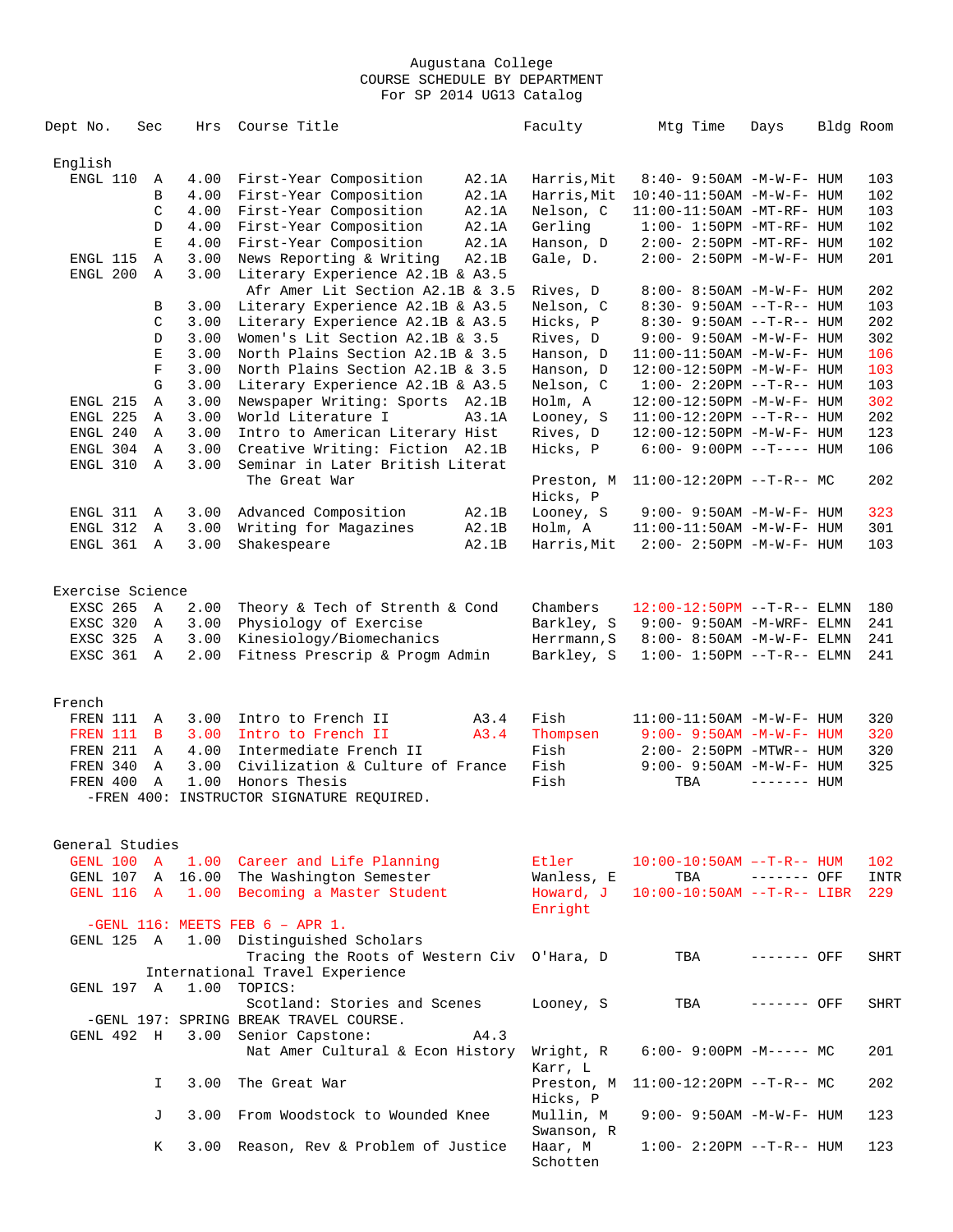| Dept No.                 | Sec          | Hrs          | Course Title                                                                      |              | Faculty                   | Mtg Time                                                      | Days         | Bldg Room  |
|--------------------------|--------------|--------------|-----------------------------------------------------------------------------------|--------------|---------------------------|---------------------------------------------------------------|--------------|------------|
| Geography/Earth Science  |              |              |                                                                                   |              |                           |                                                               |              |            |
| GEOG 220 A               |              |              | 3.00 Geography & Earth/Space Science                                              |              | Alvey, S<br>Kallas, K     | $6:00-9:00PM -M--- MC$                                        |              | 164        |
| German                   |              |              |                                                                                   |              |                           |                                                               |              |            |
| GERM 111                 | Α            | 3.00         | Intro to German II                                                                | A3.4         | Lhotzky, S                | $1:00 - 1:50PM - M - W - F - HUM$                             |              | 301        |
| GERM 211<br>GERM 360     | A<br>A       | 4.00<br>3.00 | Intermediate German II<br>History of German Lit I                                 | A3.5         | Lhotzky, S<br>Lhotzky, S  | $2:00 - 2:50PM - MTW - F - HUM$<br>12:00-12:50PM -M-W-F- HUM  |              | 301<br>301 |
| GERM 400                 | $\mathbb{A}$ | 1.00         | Honors Thesis<br>-GERM 400: INSTRUCTOR SIGNATURE REQUIRED.                        |              | Lhotzky, S                | TBA                                                           | $------$ HUM |            |
|                          |              |              |                                                                                   |              |                           |                                                               |              |            |
| Gerontology              |              |              |                                                                                   |              |                           |                                                               |              |            |
| GERO 289 A               |              |              | 1.00 Medical Terminology<br>GERO 289: ONLINE COURSE                               |              | Herrmann                  | TBA                                                           | ------- OFF  | ONLN       |
|                          | B            | 1.00         | Medical Terminology                                                               |              | Herrmann                  | TBA                                                           | ------- OFF  | ONLN       |
|                          |              |              | GERO 289: ONLINE COURSE                                                           |              |                           |                                                               |              |            |
| Government/Intl Affairs  |              |              |                                                                                   |              |                           |                                                               |              |            |
| GOVT 110                 | A            | 3.00         | Intro to Government                                                               | A3.3         | Wanless, E                | $11:00-11:50AM$ -M-W-F- MC                                    |              | 255        |
|                          | B            | 3.00         | Intro to Government                                                               | A3.3         | Wanless, E                | $2:00 - 2:50PM -M-W-F - MC$                                   |              | 153        |
| GOVT 120                 | A            | 3.00         | Politics in a Diverse World A3.6                                                  |              | Dndelinger                | $8:30 - 9:50AM -T-R-- MC$                                     |              | 201        |
|                          | B            | 3.00         | Politics in a Diverse World A3.6                                                  |              | Dndelinger                | $1:00-2:20PM -T-R--MC$                                        |              | 201        |
| GOVT 200<br>GOVT 215     | Α<br>Α       | 3.00<br>3.00 | American Government<br>Asian Politics                                             | A3.3<br>A3.6 | Wanless, E<br>Johnson, Jl | 12:00-12:50PM -M-W-F- MC<br>$11:00-12:20PM$ --T-R-- MC        |              | 255<br>264 |
| GOVT 235                 | A            | 3.00         | American Foreign Policy                                                           |              | Dndelinger                | $8:00 - 8:50AM - M - W - F - MC$                              |              | 202        |
| GOVT 320                 | A            | 3.00         | Political Philosophy                                                              |              | Schotten                  | $2:00 - 2:50PM -M-W-F - MC$                                   |              | 264        |
| GOVT 350                 | Α            | 4.00         | Soc Sci Research Methods                                                          | A2.1B        | Schrader, S               | $8:00 - 9:50AM -T-R--MC$                                      |              | 157        |
| GOVT 390                 | A            | 2.00         | Research Seminar                                                                  | A2.1B        | Johnson,Jl                | TBA                                                           | $------$ MC  |            |
| GOVT 391                 | A            | 2.00         | Honors Seminar                                                                    | A2.1B        | Johnson, Jl               | TBA                                                           | $------$ MC  |            |
| GOVT 397 A               |              | 3.00         | <b>CANCELED</b>                                                                   |              |                           |                                                               |              |            |
| History                  |              |              |                                                                                   |              |                           |                                                               |              |            |
| HIST 110                 | Α            | 3.00         | Western Civilization I                                                            | A3.1A        | Mullin, M                 | $2:00 - 2:50PM -M-W-F - MC$                                   |              | 202        |
| HIST 111                 | A            | 3.00         | Western Civilization II                                                           | A3.1B        | Conover                   | 8:00- 8:50AM -M-W-F- MC                                       |              | 264        |
|                          | B            | 3.00         | Western Civilization II                                                           | A3.1B        | Conover                   | $9:00 - 9:50AM - M-W-F - MC$                                  |              | 202        |
|                          | C            | 3.00         | Western Civilization II                                                           | A3.1B        | Dipple, G                 | $11:00-11:50AM$ -M-W-F- MC                                    |              | 202        |
|                          | D            | 3.00         | Western Civilization II                                                           | A3.1B        | Dipple, G                 | 12:00-12:50PM -M-W-F- MC                                      |              | 202        |
|                          | Е            | 3.00         | Western Civilization II                                                           | A3.1B        | Mullin, M                 | $1:00 - 1:50PM - M - W - F - MC$                              |              | 202        |
| HIST 113                 | Α            | 3.00         | Art Hist II: Ren-20th Cent A3.1B                                                  |              | Twa, L                    | 9:00- 9:50AM -M-W-F- GSC                                      |              | 100        |
| HIST 115                 | A            | 3.00         | Western Civ. II (Honors) A3.1B                                                    |              | Preston, M                | $8:30 - 9:50AM -T-R--MC$                                      |              | 255        |
| HIST 121                 | A            |              | 3.00 American Exper. Since 1877 A3.1B                                             |              | Pehl, M                   | $9:00 - 9:50AM - M - W - F - MC$                              |              | 103        |
| HIST 230 A               |              |              | 3.00 Cult Hist Mexico: Aztec-Zeta A3.6                                            |              | Conover                   | $12:00-12:50PM -M-W-F-MC$                                     |              | 103        |
| HIST 251 A<br>HIST 290 A |              | 3.00<br>3.00 | Method & Phil of History A2.1B<br>History of American Press A2.1B                 |              | Miller, J                 | Pehl, M 1:00- 2:20PM --T-R-- MC<br>$6:00 - 7:20PM -T-R-- HUM$ |              | 157<br>323 |
|                          |              |              | -HIST 290: CROSS LISTED WITH CIVT HONORS PROGRAM. INSTRUCTOR PERMISSION REOUIRED. |              |                           |                                                               |              |            |
| HIST 297 A               |              | 3.00         | TOPICS:                                                                           |              |                           |                                                               |              |            |
|                          |              |              | Flappers, Fundamentalists & FDR                                                   |              | Pehl, M                   | $8:30 - 9:50AM -T-R--MC$                                      |              | 253        |
|                          | B            |              | 3.00 Changed to HIST 230                                                          |              |                           |                                                               |              |            |
| HIST 324 A               |              | 3.00         | The Reformation                                                                   | A2.1B        | Croghan<br>Dipple, G      | $11:00-12:20PM -T-R--CWS$                                     |              | 108        |
|                          |              |              | -HIST 324: CROSS LISTED WITH CIVT HONORS PROGRAM. INSTRUCTOR PERMISSION REQUIRED. |              |                           |                                                               |              |            |
| HIST 397 A               |              | 3.00         | TOPICS:<br>From Woodstock to Wounded Knee                                         |              | Mullin, M                 | $9:00 - 9:50AM - M - W - F - HUM$                             |              | 123        |
| HIST 490 A               |              |              | 3.00 Senior Seminar                                                               | A2.1B        | Swanson, R<br>Preston, M  | $9:00 - 9:50AM - M - W - F - MC$                              |              | 220        |
|                          |              |              |                                                                                   |              |                           |                                                               |              |            |
| Health                   |              |              |                                                                                   |              |                           |                                                               |              |            |
| HLTH 216                 | A            |              | 2.00 Stress Management                                                            |              | VanLaecken                | $1:00 - 1:50PM -M-W---$ ELMN                                  |              | 241        |
| HLTH 222                 | A            |              | 2.00 Nutrition & Exercise                                                         |              |                           | Barkley, S 12:00-12:50PM --T-R-- ELMN                         |              | 241        |
| HLTH 242 A               |              | 2.00         | Personal Health                                                                   |              |                           | VanLaecken 12:00-12:50PM -M-W--- ELMN                         |              | 241        |
|                          |              |              |                                                                                   |              |                           |                                                               |              |            |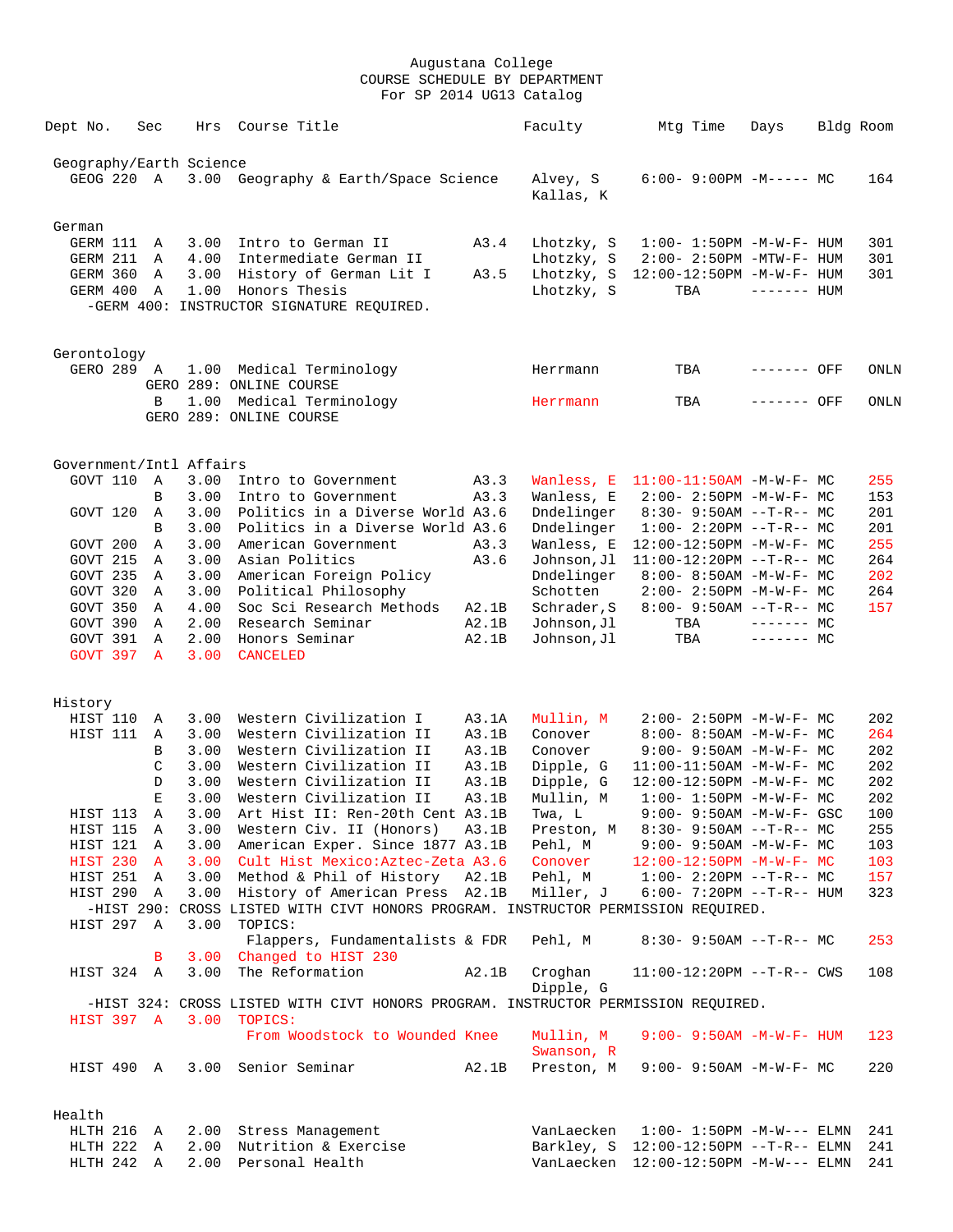| Dept No.                | Sec | Hrs  | Course Title                                                                      |       | Faculty                | Mtg Time                                             | Days         | Bldg Room |            |
|-------------------------|-----|------|-----------------------------------------------------------------------------------|-------|------------------------|------------------------------------------------------|--------------|-----------|------------|
| International Studies   |     |      |                                                                                   |       |                        |                                                      |              |           |            |
| INST 100 A              |     | 1.00 | Intro to International Studies                                                    |       | Sorenson, T            | $6:00 - 7:50PM -T--- MC$                             |              |           | 103        |
| INST 200 A              |     |      | 1.00 Living & Learning Abroad                                                     |       | Grinager, D            | $3:00 - 3:50PM$ ----R-- MC                           |              |           | 102        |
|                         |     |      | -INST 200: MEET 2ND HALF OF SEMESTER - APR 3 THRU MAY 15.                         |       |                        |                                                      |              |           |            |
| Sign Lang. Interpreting |     |      |                                                                                   |       |                        |                                                      |              |           |            |
| INTR 301                | A   | 3.00 | Building Translation Skills                                                       |       |                        | Gundersn, C 10:40-11:50AM --T-R-- MC                 |              |           | 254        |
| INTR 342                | A   | 3.00 | Amer Sign Language to English I                                                   |       | Dyce, M                | $8:30 - 9:50AM -T-R--MC$                             |              |           | 254        |
| INTR 343                | A   | 3.00 | English to Amer Sign Language I                                                   |       | Gundersn, C            | $8:30 - 9:50AM - M-W--- MC$                          |              |           | 254        |
| <b>INTR 355</b>         | A   | 3.00 | Interpreting Practicum                                                            |       | Dyce, M                | TBA                                                  | ------- OFF  |           | OFF        |
| INTR 455                | A   | 9.00 | Advanced Interpreting Practicum                                                   |       | Dyce, M                | TBA                                                  | ------- OFF  |           | OFF        |
| Journalism              |     |      |                                                                                   |       |                        |                                                      |              |           |            |
| <b>JOUR 095</b>         | A   | 1.00 | Journalism Participation                                                          |       |                        |                                                      |              |           |            |
|                         |     |      | MIRROR                                                                            |       | Miller, J              | TBA                                                  | $------$ HUM |           | 222        |
|                         | В   | 1.00 | EDDA                                                                              |       | Blank-Libr             | TBA                                                  | $------$ HUM |           | 221        |
| <b>JOUR 115</b>         | Α   | 3.00 | News Reporting & Writing                                                          | A2.1B | Gale, D.               | $2:00 - 2:50PM -M-W-F - HUM$                         |              |           | 201        |
| <b>JOUR 215</b>         | A   | 3.00 | Newspaper Writing: Sports A2.1B                                                   |       | Holm, A                | 12:00-12:50PM -M-W-F- HUM                            |              |           | 103        |
| <b>JOUR 243</b>         | Α   | 3.00 | Editorial Skills II: Layout&Desgn                                                 |       | Miller, J              | $11:00-12:20PM$ --T-R-- CVA                          |              |           | 181A       |
| <b>JOUR 290</b>         | A   | 3.00 | History of American Press A2.1B                                                   |       | Miller, J              | $6:00 - 7:20PM -T-R--HUM$                            |              |           | 323        |
|                         |     |      | -JOUR 290: CROSS LISTED WITH CIVT HONORS PROGRAM. INSTRUCTOR PERMISSION REQUIRED. |       |                        |                                                      |              |           |            |
| <b>JOUR 312 A</b>       |     | 3.00 | Writing For Magazines                                                             | A2.1B | Holm, A                | $11:00-11:50AM$ -M-W-F- HUM                          |              |           | 301        |
| Mathematics             |     |      |                                                                                   |       |                        |                                                      |              |           |            |
| MATH 110                | A   | 3.00 | Structure of Mathematics                                                          |       | Smith, Jay             | 9:00- 9:50AM -M-W-F- GSC                             |              |           | 029        |
| MATH 113                | Α   | 3.00 | Methods of Teaching Elem Math                                                     |       | Laurich                | $1:00 - 1:50PM - M - W - F - MC$                     |              |           | 164        |
|                         |     |      | -MATH 113: PLAN TO SPEND 1 HR PER WK IN THE FIELD.                                |       |                        |                                                      |              |           |            |
| MATH 140                | Α   | 3.00 | Quantitative Reasoning                                                            | A2.3  | Gregg, M               | $9:00 - 9:50AM - M-W-F - GSC$                        |              |           | 021        |
|                         | B   | 3.00 | Quantitative Reasoning                                                            | A2.3  | Sorenson, T            | $1:00 - 1:50PM - M - W - F - GSC$                    |              |           | 021        |
|                         | C   | 3.00 | Quantitative Reasoning                                                            | A2.3  | Sorenson, T            | $2:00 - 2:50PM - M - W - F - GSC$                    |              |           | 021        |
| MATH 150                | Α   | 4.00 | Pre-Calculus                                                                      | A2.3  | Olson, C               | 12:00-12:50PM -MTW-F- GSC                            |              |           | 021        |
| MATH 151                | A   | 4.00 | Calculus I                                                                        | A2.3  | Smith, Jay             | 12:00-12:50PM -MTW-F- GSC                            |              |           | 029        |
|                         | B   | 4.00 | Calculus I                                                                        | A2.3  | Smith, Jay             | 2:00- 2:50PM -MTW-F- GSC                             |              |           | 029        |
| MATH 152                | Α   | 4.00 | Calculus II                                                                       | A2.3  | Erickson, L            | 11:00-11:50AM -MTW-F- GSC                            |              |           | 029        |
|                         | B   | 4.00 | Calculus II                                                                       | A2.3  | Olson, C               | $2:00-2:50PM -MTW-F-GSC$                             |              |           | 031        |
| MATH 153                | Α   | 3.00 | Calculus III                                                                      | A2.3  | Sorenson, T            | 8:00- 8:50AM -M-W-F- GSC                             |              |           | 029        |
| MATH 220                | Α   | 3.00 | Linear Algebra                                                                    |       | Gregg, M               | $1:00 - 1:50PM - M - W - F - GSC$                    |              |           | 031        |
| MATH 320                | Α   | 3.00 | Discrete Structures<br>MATH 355 A 3.00 Complex Analysis                           |       | Erickson, L            | 8:00- 8:50AM -M-W-F- GSC                             |              |           | 031<br>031 |
| MATH 490 A              |     |      | 1.00 Senior Seminar                                                               |       | Erickson,L             | $6:00 - 6:50PM$ ---W--- GSC                          |              |           | 031        |
|                         |     |      |                                                                                   |       |                        |                                                      |              |           |            |
| Music                   |     |      |                                                                                   |       |                        |                                                      |              |           |            |
| MUSI 095                | A   | 1.00 | Music Ensemble:                                                                   | A3.5B |                        |                                                      |              |           |            |
|                         |     |      | Augustana Choir                                                                   |       | Nesheim                | 3:55- 5:10PM -MTWR-- HUM                             |              |           | 173        |
|                         | В   |      | 1.00 Collegiate Chorale                                                           |       | Svenningsn             | 12:00-12:50PM -MTW-F- HUM                            |              |           | 173        |
|                         | D   | 1.00 | Angelus                                                                           |       | Grevlos, L             | 3:00- 3:50PM -MTW-F- HUM                             |              |           | 173        |
|                         | Е   | 1.00 | Augustana Concert Band                                                            |       | Schilf, P              | 4:00- 5:30PM -M-WR-- HUM                             |              |           | 168        |
|                         | F   |      | 1.00 College/Community Band                                                       |       | Sherburne              | 7:00- 9:20PM ----R-- HUM                             |              |           | 168        |
|                         | Κ   | 1.00 | Aug Orchestra (Woods, Brass, Perc)                                                |       | Stanichar              | $6:30 - 9:00 \text{PM U----- HUM}$                   |              |           | 168        |
|                         |     |      |                                                                                   |       | Stanichar              | $3:00-4:30PM -T--- HUM$                              |              |           | 168        |
|                         | L   | 1.00 | Augustana Orchestra (Strings)                                                     |       | Stanichar              | $6:30 - 9:00 \text{PM U----- HUM}$                   |              |           | 168        |
|                         |     |      |                                                                                   |       | Stanichar<br>Stanichar | $3:00-4:30PM -T--- HUM$<br>$3:00-4:30PM$ ---W--- HUM |              |           | 168<br>178 |
|                         | М   | 1.00 | <b>CANCELED</b>                                                                   |       |                        |                                                      |              |           |            |
| MUSI 096                | Α   | 1.00 | Chamber Music:                                                                    |       |                        |                                                      |              |           |            |
|                         |     |      | Opera Theatre Workshop                                                            |       | Grevlos, L             | $10:00-10:50AM$ --T-R-- HUM                          |              |           | 173        |
|                         |     |      |                                                                                   |       | Grevlos, L             | $4:00 - 5:00PM$ -----F- HUM                          |              |           | 178        |
|                         | В   |      | 1.00 Brass Quintet                                                                |       | Carlson, A             | TBA                                                  | $------$ HUM |           |            |
|                         | C   | 1.00 | Saxophone Quartet                                                                 |       | Ammann, B              | TBA                                                  | $------$ HUM |           | 155        |
|                         | D   | 1.00 | String                                                                            |       | Melik-Step             | TBA                                                  | $------$ HUM |           | 152        |
|                         |     |      |                                                                                   |       |                        |                                                      |              |           |            |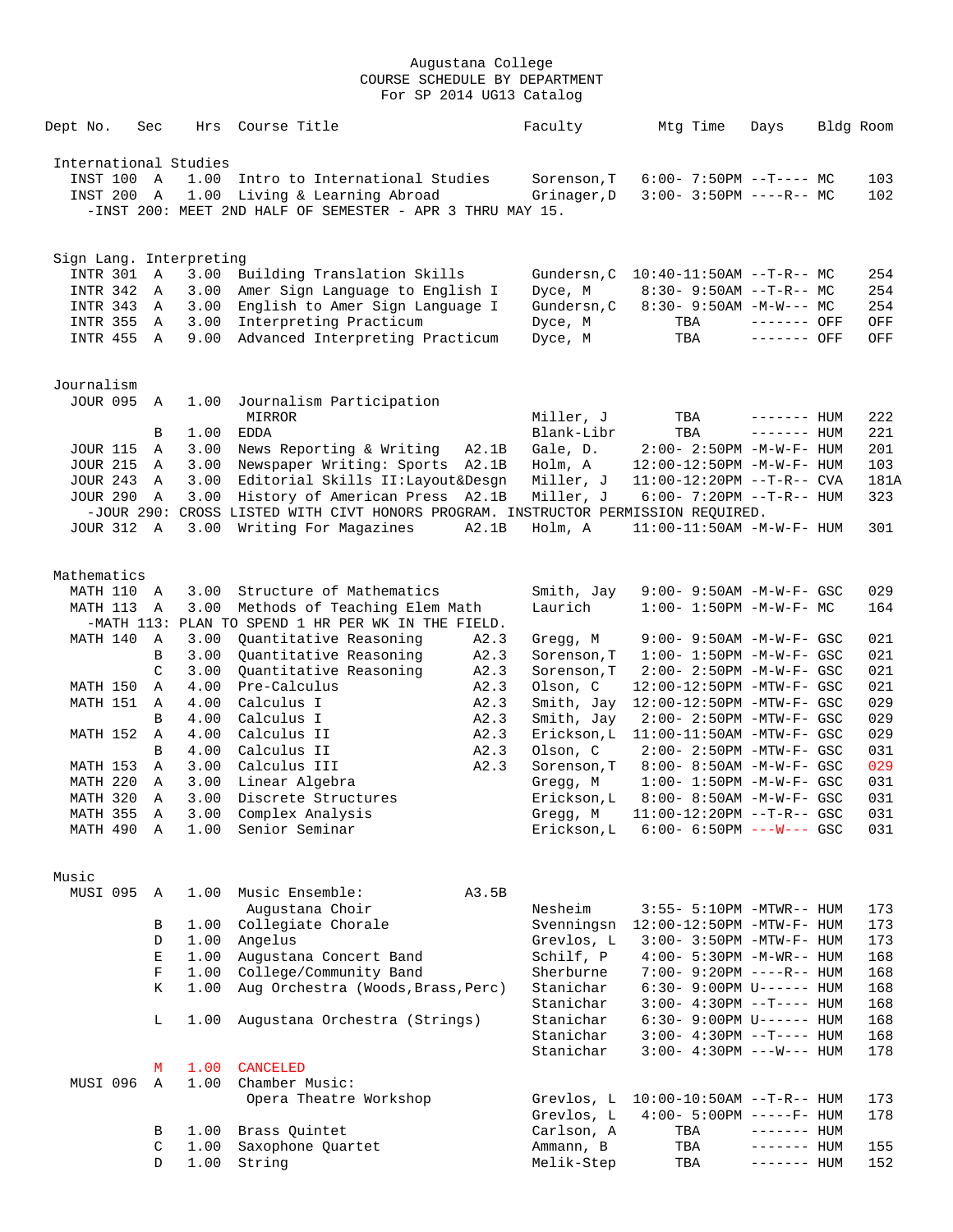| Dept No.                | Sec           | Hrs             | Course Title                                        | Faculty                  | Mtg Time                                                  | Days                       | Bldg Room  |
|-------------------------|---------------|-----------------|-----------------------------------------------------|--------------------------|-----------------------------------------------------------|----------------------------|------------|
|                         | Е             | 1.00            | Clarinet                                            | Larson, A                | TBA                                                       | $------$ HUM               | 157        |
|                         | $\mathbf F$   | 1.00            | Flute Choir                                         | Anderson, E              | $3:00-3:50PM -M-----$ HUM                                 |                            | 178        |
|                         | I             | 1.00            | Percussion Ensemble                                 | Pennington               | $6:00 - 8:00PM$ ---W--- HUM                               |                            | 168        |
|                         | Κ             | 1.00            | Trombone Choir                                      | Shoemaker                | $4:30 - 5:30PM -T--- HUM$                                 |                            | 178        |
|                         | L             | 1.00            | <b>CANCELED</b>                                     |                          |                                                           |                            |            |
|                         | M             | 1.00            | Jazz Lab                                            | Isackson, M              | 5:40- 6:30PM ----R-- HUM                                  |                            | 168        |
|                         | N             | 1.00            | Northlanders Jazz Combo                             | Isackson, M              | 8:15- 9:30PM -M----- HUM                                  |                            | 168        |
|                         | Q             | 1.00            | Mallet Keyboard Ensemble                            | Pennington               | TBA                                                       | $------$ HUM               | 144        |
| MUSI 097                | Α             | 1.00            | Chamber Music Ensemble:                             |                          |                                                           |                            |            |
|                         |               |                 | Chamber Choir                                       | Nesheim                  | 5:15- 6:15PM -M-W--- HUM                                  |                            | 173        |
|                         | В             | 1.00            | Brass Choir                                         | Sherburne                | $3:00 - 3:50PM -M-W--- HUM$                               |                            | 168        |
|                         | $\mathcal{C}$ | 1.00            | Northlanders Jazz Band                              | Schilf, P                | 5:40- 6:30PM -MT---- HUM                                  |                            | 168        |
| MUSI 110                | Α             | 3.00            | The Understanding of Music A3.5B                    | Svanoe, K                | $9:00 - 9:50AM - M - W - F - HUM$                         |                            | 121        |
|                         | B             | 3.00            | The Understanding of Music A3.5B                    | Svanoe, K                | $11:00-11:50AM$ -M-W-F- HUM                               |                            | 121        |
| MUSI 111 A              |               | 3.00            | History of Jazz<br>A3.5B                            | Joyce, R                 | $1:00 - 1:50PM - M - W - F - HUM$                         |                            | 231        |
| MUSI 121 A              |               | 2.00            | Music Theory II:                                    | Andrews, R               | $1:00 - 1:50PM - M - W - F - HUM$                         |                            | 121        |
|                         |               | 1.00            | Melodic Struct & Diatonic Harm                      |                          |                                                           |                            |            |
| MUSI 121L A<br>MUSI 153 | A             | 1.00            | Aural Skills II<br>Interm Class Piano: Music Majors | Andrews, R<br>Schempp, M | $1:00 - 1:50PM -T-R--HUM$<br>$8:00 - 8:50AM - M-W---$ HUM |                            | 121<br>146 |
|                         | B             | <b>CANCELED</b> |                                                     |                          |                                                           |                            |            |
| MUSI 161                | A             | 1.00            | Private Instruction: Strings                        |                          |                                                           |                            |            |
|                         |               |                 | Violin-30 min.                                      | Lutow, J                 | TBA                                                       | $------$ HUM               | 24         |
|                         | AΜ            | 1.00            | Violin-50 min.                                      | Lutow, J                 | TBA                                                       | ------- HUM                | 24         |
|                         | В             | 1.00            | Viola-30 min.                                       | Peters, M                | TBA                                                       | ------- HUM                | 11         |
|                         | BM            | 1.00            | Viola-50 min.                                       | Peters, M                | TBA                                                       | ------- HUM                | 11         |
|                         | $\mathsf{C}$  | 1.00            | Violencello-30 min.                                 | Melik-Step               | TBA                                                       | ------- HUM                | 152        |
|                         | CM            | 1.00            | Violoncello-50 min.                                 | Melik-Step               | TBA                                                       | $------$ HUM               | 152        |
|                         | D             | 1.00            | Bass-30 min.                                        | Casey, J                 | TBA                                                       | $------$ HUM               | 5          |
|                         | DM            | 1.00            | Bass-50 min.                                        | Casey, J                 | TBA                                                       | $------$ HUM               | 5          |
|                         | Е             | 1.00            | Guitar-30 min.                                      | Gundersn, G              | TBA                                                       | ------- HUM                | 34         |
|                         | F             | 1.00            | Harp-30 min.                                        | Vorhes, A                | TBA                                                       | $------$ HUM               | 161        |
|                         | FM            | 1.00            | Harp-50 min.                                        | Vorhes, A                | TBA                                                       | ------- HUM                | 161        |
| MUSI 161B C             |               | 1.00            | Private Instruction: Strings                        |                          |                                                           |                            |            |
|                         |               |                 | Violoncello-30 min.                                 | Hufnagle                 | TBA                                                       | ------- HUM                | 24         |
|                         | CM            | 1.00            | Violoncello-50 min.                                 | Hufnagle                 | TBA                                                       | $------$ HUM               | 24         |
| MUSI 162                | A             | 1.00            | Private Instruction: Woodwinds                      |                          |                                                           |                            |            |
|                         |               |                 | Flute-30 min.                                       | Masek, P                 | TBA                                                       | ------- HUM                | 154        |
|                         | AΜ            | 1.00            | Flute-50 min.<br>Oboe-30 min.                       | Masek, P                 | TBA                                                       | $------$ HUM               | 154        |
|                         | В<br>BM       | 1.00<br>1.00    | Oboe-50 min.                                        | Paul, J<br>Paul, J       | TBA<br>TBA                                                | ------- HUM<br>------- HUM | 10<br>10   |
|                         | C             | 1.00            | Clarinet-30 min.                                    | Hill, C                  | TBA                                                       | ------- HUM                | 157        |
|                         |               |                 |                                                     | Larson, A                |                                                           |                            |            |
|                         | CM            | 1.00            | Clarinet-50 min.                                    | Hill, C                  | TBA                                                       | ------- HUM                | 157        |
|                         |               |                 |                                                     | Larson, A                |                                                           |                            |            |
|                         | D             | 1.00            | Bassoon-30 min.                                     | Tomkins, J               | TBA                                                       | ------- HUM                | 157        |
|                         | DM            | 1.00            | Bassoon-50 min.                                     | Tomkins,J                | TBA                                                       | ------- HUM                | 157        |
|                         | Е             | 1.00            | Saxophone-30 min.                                   | Ammann, B                | TBA                                                       | $------$ HUM               | 155        |
|                         | EМ            | 1.00            | Saxophone-50 min.                                   | Ammann, B                | TBA                                                       | $------$ HUM               | 155        |
| <b>MUSI 163</b>         | Α             | 1.00            | Private Instruction: Brass Winds                    |                          |                                                           |                            |            |
|                         |               |                 | Horn-30 min.                                        | Carlson, A               | TBA                                                       | ------- HUM                | 7          |
|                         | AΜ            | 1.00            | Horn-50 min.                                        | Carlson, A               | TBA                                                       | ------- HUM                | 7          |
|                         | В             | 1.00            | Trumpet-30 min.                                     | Olson, S                 | TBA                                                       | ------- HUM                | 10         |
|                         | BM            | 1.00            | Trumpet-50 min.                                     | Olson, S                 | TBA                                                       | $------$ HUM               | 10         |
|                         | C             | 1.00            | Trombone-30 min.                                    | Shoemaker                | TBA                                                       | $------$ HUM               | 149        |
|                         | <b>CM</b>     | 1.00            | Trombone-50 min.                                    | Shoemaker                | TBA                                                       | $------$ HUM               | 149        |
|                         | D             | 1.00            | Euphonium-30 min.                                   | Shoemaker                | TBA                                                       | ------- HUM                | 149        |
|                         | DM            | 1.00            | Euphonium-50 min.                                   | Shoemaker                | TBA                                                       | $------$ HUM               | 149        |
|                         | Е             | 1.00            | Tuba-30 min.<br>Tuba-50 min.                        | Andersen, M              | TBA                                                       | $------$ HUM               | 4          |
| MUSI 164                | EM<br>Α       | 1.00<br>1.00    | Private Instruction: Percussion                     | Andersen, M              | TBA                                                       | ------- HUM                | 4          |
|                         |               |                 | Percussion-30 min.                                  | Pennington               | TBA                                                       | ------- HUM                | 144        |
|                         | AΜ            | 1.00            | Percussion-50 min.                                  | Pennington               | TBA                                                       | $------$ HUM               | 144        |
| <b>MUSI 165</b>         | Α             | 1.00            | Private Instruction: Piano                          |                          |                                                           |                            |            |
|                         |               |                 | Piano-30 min.                                       | Andrews, R               | TBA                                                       | ------- <b>HUM</b>         | 160        |
|                         |               |                 |                                                     |                          |                                                           |                            |            |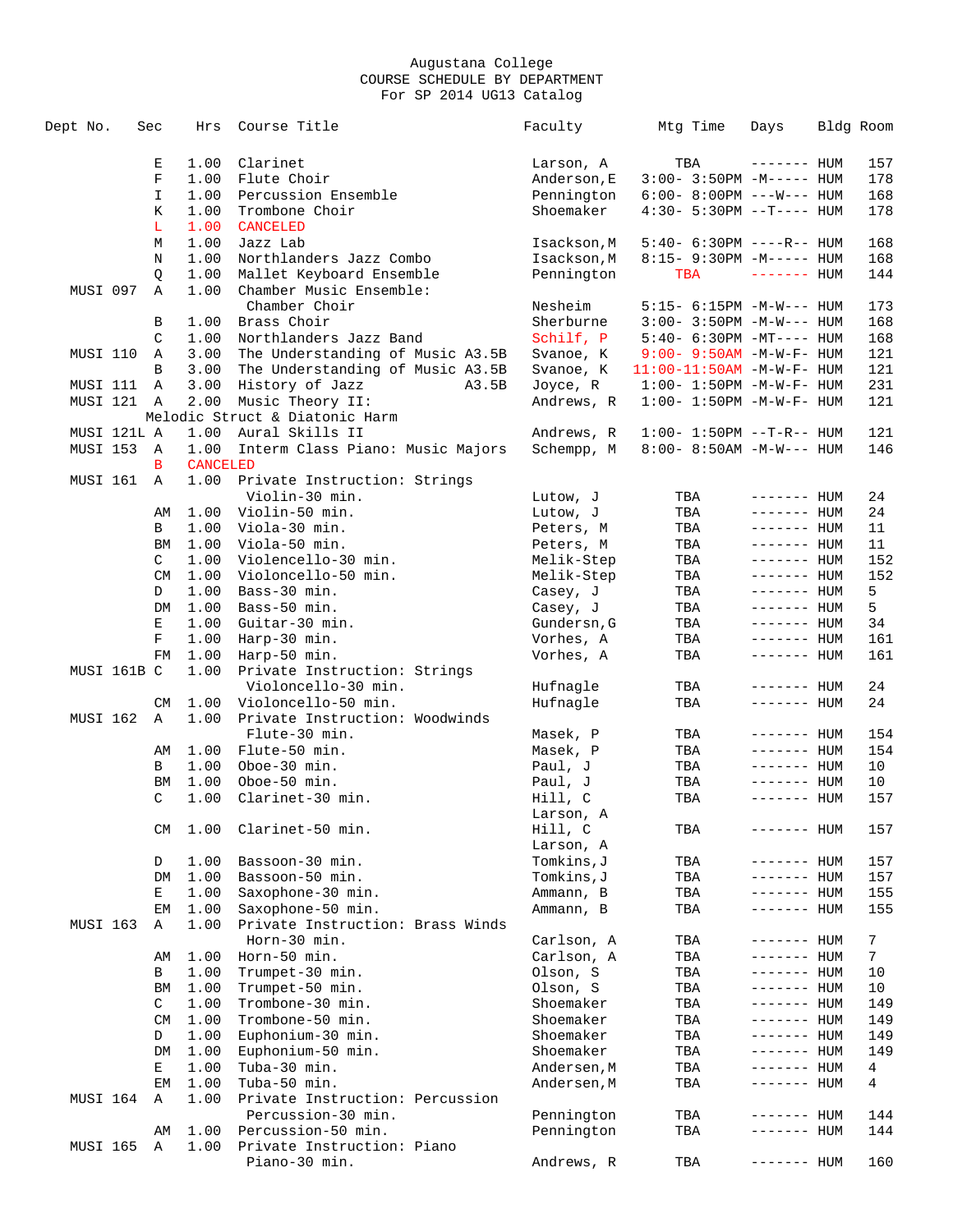| Dept No.                | Sec          | Hrs          | Course Title                         | Faculty                  | Mtg Time                          | Days                       | Bldg Room |
|-------------------------|--------------|--------------|--------------------------------------|--------------------------|-----------------------------------|----------------------------|-----------|
|                         | AΜ           | 1.00         | Piano-50 min.                        | Andrews, R               | TBA                               | ------- HUM                | 160       |
|                         | AХ           | 1.00         | Piano-30 min.                        | Andrews, R               | TBA                               | ------- HUM                | 160       |
|                         | В            | 1.00         | Piano-30 min.                        | Schempp, M               | TBA                               | ------- HUM                | 159       |
|                         | BX           | 1.00         | Piano-30 min.                        | Schempp, M               | TBA                               | ------- HUM                | 159       |
|                         | C            | 1.00         | Piano-30 min.                        | Li, S                    | TBA                               | ------- HUM                | 158       |
|                         | CX           | 1.00         | Piano-30 min.                        | Li, S                    | TBA                               | ------- HUM                | 158       |
| <b>MUSI 166</b>         | Α            | 1.00         | Private Instruction: Keyboard        |                          |                                   |                            |           |
|                         |              |              | Organ-30 min.                        |                          |                                   |                            |           |
|                         |              |              |                                      | Schempp, M<br>Schempp, M | TBA                               | ------- HUM                |           |
|                         | AΜ           | 1.00<br>1.00 | Organ-50 min.                        |                          | TBA                               | ------- HUM                |           |
|                         | В            |              | Harpsichord-30 min.                  | Schempp, M               | TBA                               | ------- HUM                |           |
| <b>MUSI 167</b>         | BM           | 1.00         | Harpsichord-50 min.                  | Schempp, M               | TBA                               | ------- HUM                |           |
|                         | Α            | 1.00         | Private Instruction: Voice           |                          |                                   |                            |           |
|                         |              |              | Voice-30 min.<br>Voice-50 min.       | Staff                    | TBA                               | ------- HUM<br>------- HUM |           |
|                         | AΜ           | 1.00         |                                      | Staff                    | TBA                               |                            |           |
|                         | В            | 1.00         | Voice-30 min.                        | Grevlos, L               | TBA                               | ------- HUM                | 139       |
|                         | BM           | 1.00         | Voice-50 min.                        | Grevlos, L               | TBA                               | ------- HUM                | 139       |
|                         | C            | 1.00         | Voice-30 min.                        | Koch, C                  | TBA                               | $------$ HUM               | 153       |
|                         | CM           | 1.00         | Voice-50 min.                        | Koch, C                  | TBA                               | ------- HUM                | 153       |
|                         | D            | 1.00         | Voice-30 min.                        | Schreck, J               | TBA                               | ------- HUM                | 153       |
|                         | DM           | 1.00         | Voice-50 min.                        | Schreck, J               | TBA                               | ------- HUM                | 153       |
|                         | Е            | 1.00         | Voice-30 min.                        | Carter, J                | TBA                               | $------$ HUM               | 150       |
|                         | ΕM           | 1.00         | Voice-50 min.                        | Carter, J                | TBA                               | ------- HUM                | 150       |
|                         | F            | 1.00         | Voice-30 min.                        | Svenningsn               | TBA                               | $------$ HUM               | 140       |
|                         | FM           | 1.00         | Voice-50 min.                        | Svenningsn               | TBA                               | $------$ HUM               | 140       |
|                         | G            | 1.00         | Voice-30 min.                        | Barnard, M               | TBA                               | $------$ HUM               | 150       |
|                         | GM           | 1.00         | Voice-50 min.                        | Barnard, M               | TBA                               | ------- HUM                | 150       |
|                         | Н            | 1.00         | Voice-30 min.                        | Lodine, E                | TBA                               | $------$ HUM               | 150       |
|                         | HM           | 1.00         | Voice-50 min.                        | Lodine, E                | TBA                               | ------- HUM                | 150       |
| MUSI 197                | Α            | 3.00         | TOPICS:                              |                          |                                   |                            |           |
|                         |              |              | Intro to Music Therapy               | Barthelman               | $9:00 - 9:50AM - M - W - F - HUM$ |                            | 173       |
| MUSI 212                | Α            | 3.00         | Music Hist/Lit: 1750-Prsnt A3.1B     | Stanichar                | $11:00-12:20PM --T-R--HUM$        |                            | 231       |
| MUSI 221                | Α            | 2.00         | Music Theory IV:                     | Andrews, R               | $2:00 - 2:50PM -M-W-F - HUM$      |                            | 121       |
|                         |              |              | Ext Chrom & Contrapuntal Genre       |                          |                                   |                            |           |
| MUSI 221L A             |              | 1.00         | Aural Skills IV                      | Andrews, R               | $2:00 - 2:50PM -T-R--HUM$         |                            | 121       |
| MUSI 230                | Α            | 2.00         | Music, Theatre & Dance - Elem Cl     | Johnson, S               | $11:00-11:50AM$ --T-R-- HUM       |                            | 121       |
| MUSI 252                | Α            | 2.00         | Woodwind Pedagogy & Performance      | Ammann, B                | $9:00 - 9:50AM - MTWR - - HUM$    |                            | 168       |
| <b>MUSI 281</b>         | $\mathbf{A}$ | 3.00         | Music and Worship I                  | Nesheim                  | $11:00-11:50AM$ -M-W-F- HUM       |                            | 173       |
| MUSI 282                | A            | 3.00         | <b>CANCELED</b>                      |                          |                                   |                            |           |
| MUSI 301                | A            | 3.00         | <b>CANCELED</b>                      |                          |                                   |                            |           |
| <b>MUSI 303</b>         | A            | 3.00         | <b>CANCELED</b>                      |                          |                                   |                            |           |
| MUSI 331                | A            | 3.00         | Elem & Middle Sch Music Methods      | Grevlos, L               | 8:30- 9:50AM --T-R-- HUM          |                            | 121       |
| Native American Studies |              |              |                                      |                          |                                   |                            |           |
| NAST 320                | Α            |              | 3.00 Native American Social Sys A3.6 | Swart, W                 | $1:00 - 1:50PM - M - W - F - MC$  |                            | 255       |
|                         | B            |              | 3.00 Native American Social Sys A3.6 | Swart, W                 | $2:00 - 2:50PM -M-W-F-MC$         |                            | 255       |
|                         |              |              |                                      |                          |                                   |                            |           |
| Nursing                 |              |              |                                      |                          |                                   |                            |           |
| <b>NURS 230</b>         | Α            |              | 3.00 Pharmacotherapeutics            | White, L                 | $11:00-11:50AM$ -M-W-F- GSC       |                            | 100       |
|                         | B            |              | 3.00 Pharmacotherapeutics            | White, L                 | 12:00-12:50PM -M-W-F- GSC         |                            | 100       |
| NURS 340                | Α            |              | 4.00 Adult Health Nursing I          | Schroeder                | $8:00 - 8:50AM - M-W--- GSC$      |                            | 121       |
|                         |              |              |                                      | Nelson, Mry<br>Karel, B  | 7:00- 3:30PM --T---- OFF          |                            | OFF       |
|                         | В            |              | 4.00 Adult Health Nursing I          | Staff<br>Schroeder       | $9:00 - 9:50AM - M-W--- GSC$      |                            | 121       |
|                         |              |              |                                      | Schroeder                | 7:00- 3:30PM ----R-- OFF          |                            | OFF       |
|                         |              |              |                                      | Mehlhaff                 |                                   |                            |           |
|                         |              |              |                                      | Henriksen                |                                   |                            |           |
|                         |              |              |                                      | Staff                    |                                   |                            |           |
| NURS 352 A              |              |              | 3.00 Child Health Nursing            | Herrmann                 | $10:40-12:00PM -M--- GSC$         |                            | 121       |
|                         |              |              |                                      | Staff<br>Staff           | 7:00- 3:30PM --T---- OFF          |                            | OFF       |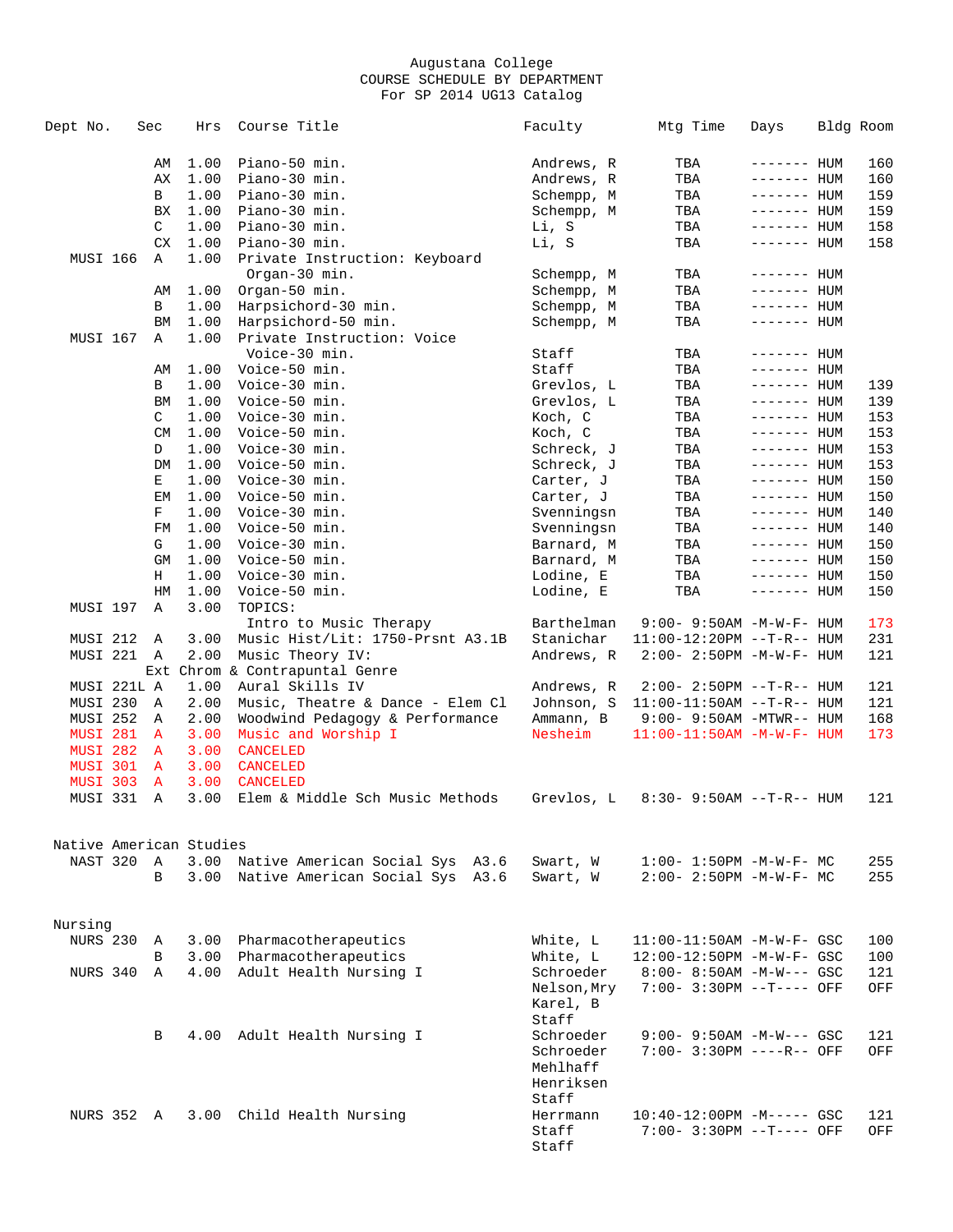| Dept No.           | Sec         |               | Hrs          | Course Title                                                                                                    |              | Faculty                 | Mtg Time                                                   | Days          | Bldg Room |            |
|--------------------|-------------|---------------|--------------|-----------------------------------------------------------------------------------------------------------------|--------------|-------------------------|------------------------------------------------------------|---------------|-----------|------------|
|                    |             | B             | 3.00         | Child Health Nursing                                                                                            |              | Herrmann                | $10:40-12:00PM$ ---W--- GSC                                |               |           | 121        |
|                    |             |               |              |                                                                                                                 |              | Staff                   | 7:00- 3:30PM ----R-- OFF                                   |               |           | OFF        |
|                    |             |               |              |                                                                                                                 |              | Staff                   |                                                            |               |           |            |
| NURS 354 A         |             |               | 2.00         | Public Health Science                                                                                           |              | Stern, L                | $8:00 - 8:50AM$ -----F- GSC                                |               |           | 121        |
|                    |             | B             | 2.00         | Public Health Science                                                                                           |              | Stern, L                | $11:00-11:50AM$ -----F- GSC<br>$9:00 - 9:50AM$ -----F- GSC |               |           | 121<br>121 |
|                    |             |               |              |                                                                                                                 |              | Stern, L<br>Stern, L    | $11:00-11:50AM$ -----F- GSC                                |               |           | 121        |
| NURS 410           |             | Α             | 3.00         | Maternal & Reproductive Hlth Nur                                                                                |              | Staff                   | $8:00 - 9:50AM - M---HUM$                                  |               |           | 231        |
|                    |             | B             | 3.00         | Maternal & Reproductive Hlth Nur                                                                                |              | Staff                   | $10:40-12:30PM -M---$ HUM                                  |               |           | 231        |
|                    | NURS 410L A |               | 0.00         | MaternalReproductHlthNurs Lab                                                                                   |              | Staff                   | 7:00- 3:30PM --T---- OFF                                   |               |           | OFF        |
|                    |             | B             | 0.00         | MaternalReproductHlthNurs Lab                                                                                   |              | Staff                   | $7:00 - 3:30PM -T--- OFF$                                  |               |           | OFF        |
|                    |             | C             | 0.00         | MaternalReproductHlthNurs Lab                                                                                   |              | Staff                   | $7:00 - 3:30PM -T--- OFF$                                  |               |           | OFF        |
|                    |             | D             | 0.00         | MaternalReproductHlthNurs Lab                                                                                   |              | Staff                   | $7:00 - 3:30PM -T--- OFF$                                  |               |           | <b>OFF</b> |
|                    |             | $\mathbf E$   | 0.00         | MaternalReproductHlthNurs Lab                                                                                   |              | Staff                   | 7:00- 3:30PM ----R-- OFF                                   |               |           | OFF        |
|                    |             | F             | 0.00         | MaternalReproductHlthNurs Lab                                                                                   |              | Staff                   | 7:00- 3:30PM ----R-- OFF                                   |               |           | OFF        |
| NURS 420           |             | Α             | 3.00         | Behavioral Health Nursing                                                                                       |              | Abbott, K               | $1:00-2:20PM -M-W--- GSC$                                  |               |           | 100        |
| <b>NURS 425</b>    |             | Α             | 2.00         | Behavioral Health Nursing Lab                                                                                   |              | Abbott, K<br>Christenso | $6:45-3:45PM$ ----R-- OFF                                  |               |           | OFF        |
| NURS 430           |             | Α             | 3.00         | Community Health Nursing                                                                                        |              | Waltman, P              | $1:00 - 2:20PM -M-W--- GSC$                                |               |           | 121        |
| <b>NURS 435</b>    |             | Α             | 2.00         | Community Health Nursing Lab                                                                                    |              | Waltman, P              | 7:30-11:50AM --T---- OFF                                   |               |           | OFF        |
|                    |             | B             | 2.00         | Community Health Nursing Lab                                                                                    |              | Waltman, P              | 7:30-11:50AM ---W--- OFF                                   |               |           | OFF        |
|                    |             | C             | 2.00         | Community Health Nursing Lab                                                                                    |              | Staff                   | 7:30-11:50AM ----R-- OFF                                   |               |           | OFF        |
| <b>NURS 468</b>    |             | Α             | 1.00         | NCLEX Review                                                                                                    |              | Nelson,Mry              | $12:00-12:50PM$ ---W--- GSC                                |               |           | 207        |
|                    |             | B             | 1.00         | NCLEX Review                                                                                                    |              | Nelson,Mry              | $2:30 - 3:20PM$ ---W--- GSC                                |               |           | 121        |
|                    |             |               |              |                                                                                                                 |              |                         |                                                            |               |           |            |
| Physical Education |             |               |              |                                                                                                                 |              |                         |                                                            |               |           |            |
| PE 095             |             | Α             | 1.00         | Intercollegiate Athletics A1.3                                                                                  |              |                         |                                                            |               |           |            |
|                    |             |               |              | Baseball                                                                                                        |              | Huber, T                | TBA                                                        | $------$ ELMN |           | 105        |
|                    |             |               |              | -PE 095: IF BASEBALL TAKEN FOR CREDIT IN FALL, IT CANNOT BE TAKEN FOR CREDIT IN SPRING.                         |              |                         |                                                            |               |           |            |
|                    |             | B             | 1.00         | Basketball (Men)                                                                                                |              | Billeter                | TBA                                                        | $------ELMN$  |           | 105        |
|                    |             | $\mathcal{C}$ | 1.00         | -PE 095: IF BASKETBALL TAKEN FOR CREDIT IN FALL, IT CANNOT BE TAKEN FOR CREDIT IN SPRING.<br>Basketball (Women) |              | Krauth, D               | TBA                                                        | $------$ ELMN |           | 105        |
|                    |             |               |              | -PE 095: IF BASKETBALL TAKEN FOR CREDIT IN FALL, IT CANNOT BE TAKEN FOR CREDIT IN SPRING.                       |              |                         |                                                            |               |           |            |
|                    |             | D             | 1.00         | Softball                                                                                                        |              | VanSchepen              | TBA                                                        | $------$ ELMN |           | 105        |
|                    |             |               |              | -PE 095: IF SOFTBALL TAKEN FOR CREDIT IN FALL, IT CANNOT BE TAKEN FOR CREDIT IN SPRING.                         |              |                         |                                                            |               |           |            |
|                    |             | Ε             | 1.00         | Tennis (Men)                                                                                                    |              | Holm, J                 | TBA                                                        | $------ELMN$  |           | 105        |
|                    |             |               |              | -PE 095: IF TENNIS TAKEN FOR CREDIT IN FALL, IT CANNOT BE TAKEN FOR CREDIT IN SPRING.                           |              |                         |                                                            |               |           |            |
|                    |             | F             | 1.00         | Tennis (Women)                                                                                                  |              | Holm, J                 | TBA                                                        | $------$ ELMN |           | 105        |
|                    |             |               |              | -PE 095: IF TENNIS TAKEN FOR CREDIT IN FALL, IT CANNOT BE TAKEN FOR CREDIT IN SPRING.                           |              |                         |                                                            |               |           |            |
|                    |             | G             | 1.00         | Track (Men)                                                                                                     |              | Hellman, T              | TBA                                                        | $------$ ELMN |           | 105        |
|                    |             |               |              | -PE 095: IF TRACK TAKEN FOR CREDIT IN FALL, IT CANNOT BE TAKEN FOR CREDIT IN SPRING.                            |              |                         |                                                            |               |           |            |
|                    |             | Н             |              | 1.00 Track (Women)                                                                                              |              | Hellman, T              | TBA                                                        | $------$ ELMN |           | 105        |
|                    |             |               |              | -PE 095: IF TRACK TAKEN FOR CREDIT IN FALL, IT CANNOT BE TAKEN FOR CREDIT IN SPRING.                            |              |                         |                                                            |               |           |            |
|                    |             | I             | 1.00         | Wrestling<br>-PE 095: IF WRESTLING TAKEN FOR CREDIT IN FALL, IT CANNOT BE TAKEN FOR CREDIT IN SPRING.           |              | Reitmeier               | TBA                                                        | $------ELMN$  |           | 105        |
|                    |             | J             | 1.00         | Cheer Team                                                                                                      |              | Parks                   | TBA                                                        | $------$ ELMN |           | 105        |
|                    |             |               |              | -PE 095: IF CHEER TEAM TAKEN FOR CREDIT IN FALL, IT CANNOT BE TAKEN FOR CREDIT IN SPRING.                       |              |                         |                                                            |               |           |            |
|                    |             | К             | 1.00         | Golf                                                                                                            |              | Holm, J                 | TBA                                                        | $------ELMN$  |           | 105        |
|                    |             |               |              | -PE 095: IF GOLF TAKEN FOR CREDITIN FALL, IT CANNOT BE TAKEN FOR CREDIT IN SPRING.                              |              |                         |                                                            |               |           |            |
| PE 102             |             | Α             | 1.00         | Bicycling                                                                                                       | A1.3         | Schrenk                 | $1:00 - 2:40PM -M-W---$ ELMN                               |               |           | 105        |
|                    |             |               |              | -PE 102: MEETS 2ND HALF OF SEMESTER - MAR 31 THRU MAY 16.                                                       |              |                         |                                                            |               |           |            |
| PE 103             |             | Α             | 1.00         | Boot Camp Fitness                                                                                               | A1.3         | Binstock                | $8:00 - 8:50AM - M-W---$ ELMN                              |               |           | 105        |
| PE 107             |             | Α             | 1.00         | Fitness Swimming                                                                                                | A1.3         | Bergstrom               | $1:00 - 1:50PM -T-R-- ELMN$                                |               |           | 106        |
| PE 108             |             | Α             | 1.00         | Golf/Recreational Sports                                                                                        | A1.3         | Stavenger               | $12:00-12:50PM$ --T-R-- ELMN                               |               |           | 105        |
|                    |             | B             | 1.00         | Golf/Recreational Sports                                                                                        | A1.3         | Trumbauer               | $11:00-11:50AM$ --T-R-- ELMN                               |               |           | 105        |
| PE 109             |             | Α             | 1.00         | Group Aerobic Exercise                                                                                          | A1.3         | Moravec, G              | $12:00-12:50PM$ --T-R-- ELMN                               |               |           | 224        |
| PE 112             |             | Α             | 1.00<br>1.00 | Hatha Yoga                                                                                                      | A1.3         | Dickinson               | $8:00 - 8:50AM -T-R--ELMN$                                 |               |           | 224        |
| PE 113<br>PE 114   |             | Α<br>Α        | 1.00         | Health Fitness<br>Karate                                                                                        | A1.3<br>A1.3 | Barkus, B<br>Azzara, C  | $2:00-2:50PM -T-R--ELMN$<br>$9:00 - 9:50AM -T-R--ELMN$     |               |           | 241<br>224 |
| PE 115             |             | Α             | 1.00         | Physical Conditioning                                                                                           | A1.3         | Bacoulis                | $11:00-11:50AM$ --T-R-- ELMN                               |               |           | 105        |
|                    |             | В             | 1.00         | Physical Conditioning                                                                                           | A1.3         | Schrenk                 | 12:00-12:50PM -M-W--- ELMN                                 |               |           | 105        |
| PE 116             |             | Α             | 1.00         | Racquetball/Fitness                                                                                             | A1.3         | Dickert                 | $9:00 - 9:50AM -T-R--ELMN$                                 |               |           | 135        |
|                    |             | B             | 1.00         | Racquetball/Fitness                                                                                             | A1.3         | Dickert                 | $1:00 - 1:50PM -T-R-- ELMN$                                |               |           | 135        |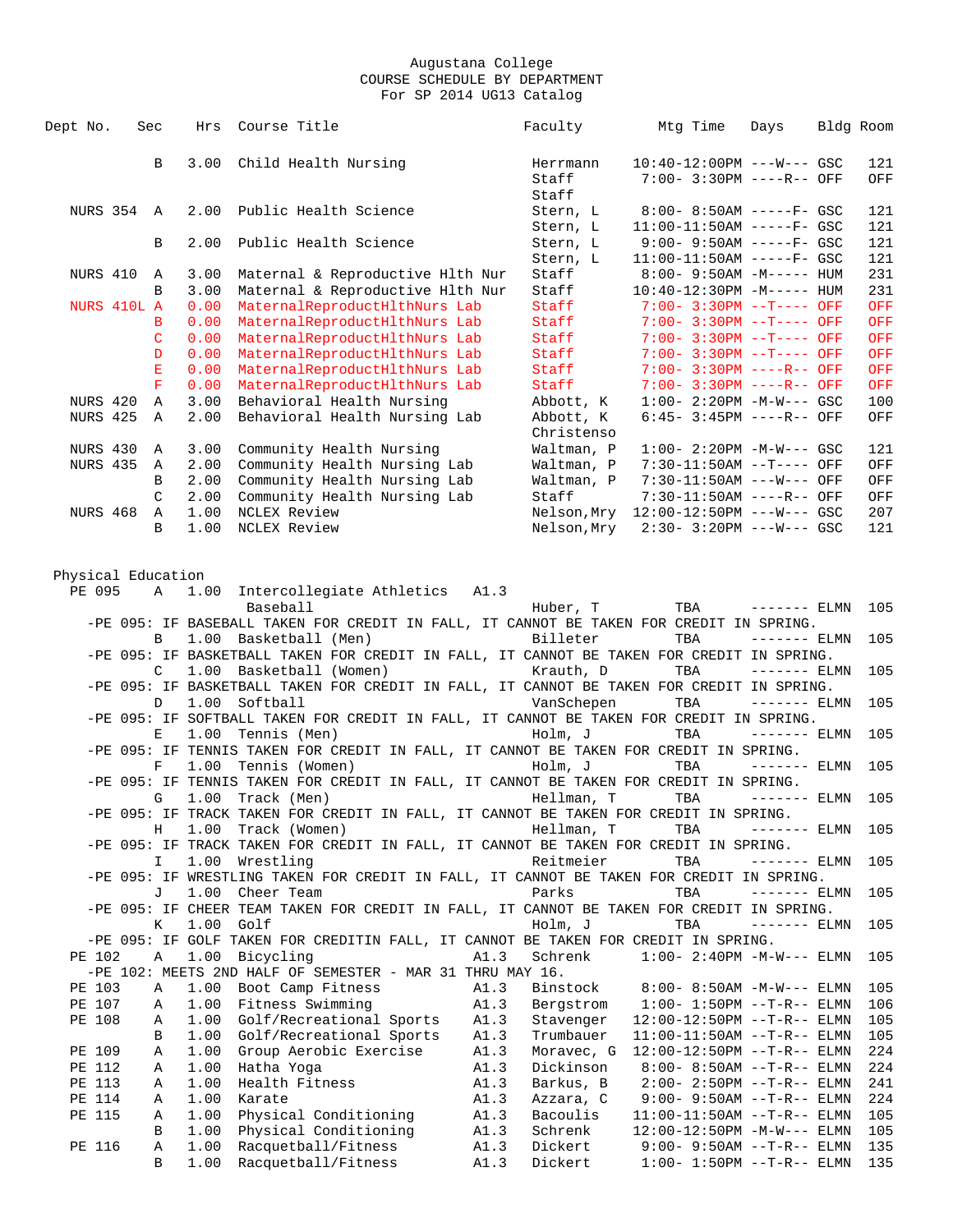| Dept No.             | Sec    | Hrs          | Course Title                                                         |       | Faculty                  | Mtg Time                                                         | Days         | Bldg Room |            |
|----------------------|--------|--------------|----------------------------------------------------------------------|-------|--------------------------|------------------------------------------------------------------|--------------|-----------|------------|
| PE 118               | Α      | 1.00         | Tennis and Net Sports                                                | A1.3  | Petak, A                 | $11:00-11:50AM -M-W---$ ELMN                                     |              |           | 105        |
| PE 119               | Α      | 1.00         | Walking and Hiking                                                   | A1.3  | Scholten, K              | $1:00 - 2:40PM -T-R-- ELMN$                                      |              |           | 105        |
|                      |        |              | -PE 119: MEETS 2ND HALF OF SEMESTER - MAR 31 THRU MAY 16.            |       |                          |                                                                  |              |           |            |
| PE 120               | Α      | 1.00         | Weight Training                                                      | A1.3  |                          |                                                                  |              |           |            |
|                      |        |              | (Women Only)                                                         |       | Buckley, A               | $11:00-11:50AM -M-W---$ ELMN                                     |              |           | 233        |
|                      | В      | 1.00         | Weight Training                                                      | A1.3  | Bacoulis                 | $1:00 - 1:50PM -M-W---$ ELMN                                     |              |           | 233        |
|                      | C      | 1.00         | Weight Training                                                      | A1.3  | Scholten, K              | $9:00 - 9:50AM -T-R--ELMN$                                       |              |           | 233        |
| PE 124<br>PE 210     | Α<br>Α | 1.00<br>3.00 | Fitness Jogging<br>Introduction to Sport Management                  | A1.3  | Binstock<br>VanLaecken   | $9:00 - 9:50AM -M-W---$ ELMN<br>$10:40-11:50AM -M-W---$ ELMN     |              |           | 105<br>230 |
| PE 214               | Α      | 2.00         | Hist/Princ of PE/Fitness                                             | A2.1B | Klungseth                | 12:00-12:50PM --T-R-- ELMN                                       |              |           | 230        |
| PE 218               | Α      | 2.00         | Responding to Emergencies                                            |       | Johnson, K               | $9:00 - 9:50AM - M-W---$ ELMN                                    |              |           | 230        |
| PE 220               | Α      | 2.00         | Individual and Team Sports                                           |       | Klungseth                | $1:00 - 2:40PM -T-R-- ELMN$                                      |              |           | 105        |
| PE 230               | Α      | 1.00         | First Aid & CPR                                                      |       | Fox, B                   | 12:00-12:50PM -M-W-F- ELMN                                       |              |           | 230        |
|                      |        |              | -PE 230A: MEETS 1ST HALF OF SEMESTER - FEB 5 THRU MAR 28.            |       |                          |                                                                  |              |           |            |
|                      | B      | 1.00         | First Aid & CPR                                                      |       | Fox, B                   | 12:00-12:50PM -M-W-F- ELMN                                       |              |           | 230        |
|                      |        |              | -PE 230B: MEETS 2ND HALF OF SEMESTER - MAR 31 THRU MAY 16.           |       |                          |                                                                  |              |           |            |
| PE 233               | Α      | 2.00         | Theory of Coaching Baseball                                          |       | Huber, T                 | $2:00-2:50PM -T-R--ELMN$                                         |              |           | 230        |
| PE 236<br>PE 265     | Α<br>Α | 2.00<br>1.00 | Theory of Coaching Track & Field<br>Health, PE & Movement in Elem Cl |       | Hellman, T               | $2:00 - 2:50PM -M-W---$ ELMN                                     |              |           | 230<br>230 |
|                      |        |              | -PE 265A: MEETS 1ST HALF OF SEMESTER - FEB 5 THRU MAR 28.            |       | Klungseth                | $9:00 - 9:50AM -T-R--ELMN$                                       |              |           |            |
| PE 280               | Α      | 3.00         | Prevention & Care of Athl Injuri                                     |       | Haywood, E               | $11:00-11:50AM$ -M-W-F- ELMN                                     |              |           | 241        |
| PE 313               | Α      | 2.00         | Org & Admin of PE & Athletics                                        |       | Klungseth                | $11:00-11:50AM$ --T-R-- ELMN                                     |              |           | 241        |
| PE 340               | Α      | 2.00         | Adapted Physical Education                                           |       | Klungseth                | $8:00 - 8:50AM$ --T-R-- ELMN                                     |              |           | 241        |
|                      |        |              |                                                                      |       |                          |                                                                  |              |           |            |
|                      |        |              |                                                                      |       |                          |                                                                  |              |           |            |
| Philosophy           |        |              |                                                                      |       |                          |                                                                  |              |           |            |
| PHIL 110             | Α      | 3.00         | Dimensions of the Self                                               | A1.2  | Vicens                   | 9:00- 9:50AM -M-W-F- HUM                                         |              |           | 202        |
| PHIL 120<br>PHIL 197 | Α<br>Α | 3.00<br>3.00 | Critical Thinking<br>TOPICS:                                         | A2.2  | O'Hara, D                | 2:00- 2:50PM -M-W-F- HUM                                         |              |           | 202        |
|                      |        |              | Ethics and Ecology of Food                                           |       | Matzner, S               | $1:00 - 2:20PM -T-R--CWS$                                        |              |           | 108        |
|                      |        |              |                                                                      |       | Minister                 |                                                                  |              |           |            |
| <b>PHIL 200</b>      | Α      | 3.00         | Reason, Faith, Srch Meaning                                          | A4.2  | Vicens                   | 2:00- 2:50PM -M-W-F- HUM                                         |              |           | 302        |
|                      | B      | 3.00         | Reason, Faith, Srch Meaning                                          | A4.2  | Vicens                   | $3:00 - 3:50PM -M-W-F - HUM$                                     |              |           | 302        |
| <b>PHIL 210</b>      | Α      | 3.00         | Ethical Perspectives                                                 | A4.2  | Minister                 | $8:30 - 9:50AM -T-R-- HUM$                                       |              |           | 201        |
| PHIL 230             | Α      | 3.00         | Our Phil Heritage II                                                 | A3.1B | Minister                 | 11:00-11:50AM -M-W-F- HUM                                        |              |           | 226        |
| PHIL 241             | Α      | 3.00         | Theol & Phil in Dialog                                               | A4.2  | O'Hara, D                | $11:00-12:20PM -T-R--HUM$                                        |              |           | 123        |
| PHIL 297             | Α      | 3.00         | TOPICS:                                                              |       |                          |                                                                  |              |           |            |
|                      |        |              | Asian Philosophy                                                     |       | O'Hara, D                | 12:00-12:50PM -M-W-F- CWS                                        |              |           | 108        |
| PHIL 320             | A      | 3.00         | Political Philosophy                                                 |       | Schotten                 | $2:00 - 2:50PM -M-W-F-MC$                                        |              |           | 264        |
|                      |        |              |                                                                      |       |                          |                                                                  |              |           |            |
| Physics              |        |              |                                                                      |       |                          |                                                                  |              |           |            |
|                      |        |              | PHYS 115 A1 4.00 Physical Science                                    | A3.2  | Dey, B                   | $1:00 - 2:20PM -T-R--GSC$                                        |              |           | 241        |
|                      |        |              |                                                                      |       | Gustafson                | $2:00-3:50PM -M---GSC$                                           |              |           | 259        |
|                      | A2     | 4.00         | Physical Science                                                     | A3.2  | Dey, B                   | $1:00-2:20PM -T-R--GSC$                                          |              |           | 241        |
|                      |        |              |                                                                      |       | Dey, B                   | $8:00 - 9:50AM -T---$ GSC                                        |              |           | 259        |
| PHYS 202 A           |        | 4.00         | Physics Life Sci II(w/Calc) A3.2                                     |       | Engebretsn               | $1:00 - 1:50PM - M - W - F - GSC$                                |              |           | 201        |
|                      | В      | 4.00         |                                                                      |       | Engebretsn<br>Engebretsn | $9:00-10:50AM$ --T---- GSC                                       |              |           | 211        |
|                      |        |              | Physics Life Sci II(w/Calc) A3.2                                     |       | Engebretsn               | $1:00 - 1:50PM - M - W - F - GSC$<br>$11:00-12:50PM$ --T---- GSC |              |           | 201<br>211 |
| PHYS 222 A           |        | 4.00         | General Physics II                                                   | A3.2  | Wells, E                 | $1:00 - 1:50PM - M - W - F - GSC$                                |              |           | 207        |
|                      |        |              |                                                                      |       | Wells, E                 | $8:00 - 9:50AM$ ----R-- GSC                                      |              |           | 211        |
|                      | В      | 4.00         | General Physics II                                                   | A3.2  | Wells, E                 | $1:00 - 1:50PM - M - W - F - GSC$                                |              |           | 207        |
|                      |        |              |                                                                      |       | Wells, E                 | $10:40-12:30PM$ ----R-- GSC                                      |              |           | 211        |
|                      | C      | 4.00         | General Physics II                                                   | A3.2  | Wells, E                 | $1:00 - 1:50PM - M - W - F - GSC$                                |              |           | 207        |
|                      |        |              |                                                                      |       | Wells, E                 | $1:00-2:50PM$ ----R-- GSC                                        |              |           | 211        |
| PHYS 341 A           |        | 3.00         | Analytical Mechanics                                                 |       | Grau, N                  | $9:00 - 9:50AM - M - W - F - GSC$                                |              |           | 207        |
| PHYS 371             | Α      | 3.00         | Modern Physics I                                                     |       | Grau, N                  | $11:00-11:50AM$ -M-W-F- GSC                                      |              |           | 207        |
| PHYS 381 A           |        | 3.00         | Advanced Laboratory                                                  | A2.1B | Wells, E<br>Grau, N      | $1:00 - 5:00PM -T-R--GSC$                                        |              |           | 214        |
|                      |        |              |                                                                      |       | Wells, E                 | $1:00 - 5:00PM -T-R--GSC$                                        |              |           | 218        |
|                      |        |              |                                                                      |       | Grau, N                  |                                                                  |              |           |            |
| PHYS 391 A           |        | 3.00         | Senior Thesis                                                        |       | Wells, E                 | TBA                                                              | $------$ GSC |           |            |
|                      |        |              |                                                                      |       |                          |                                                                  |              |           |            |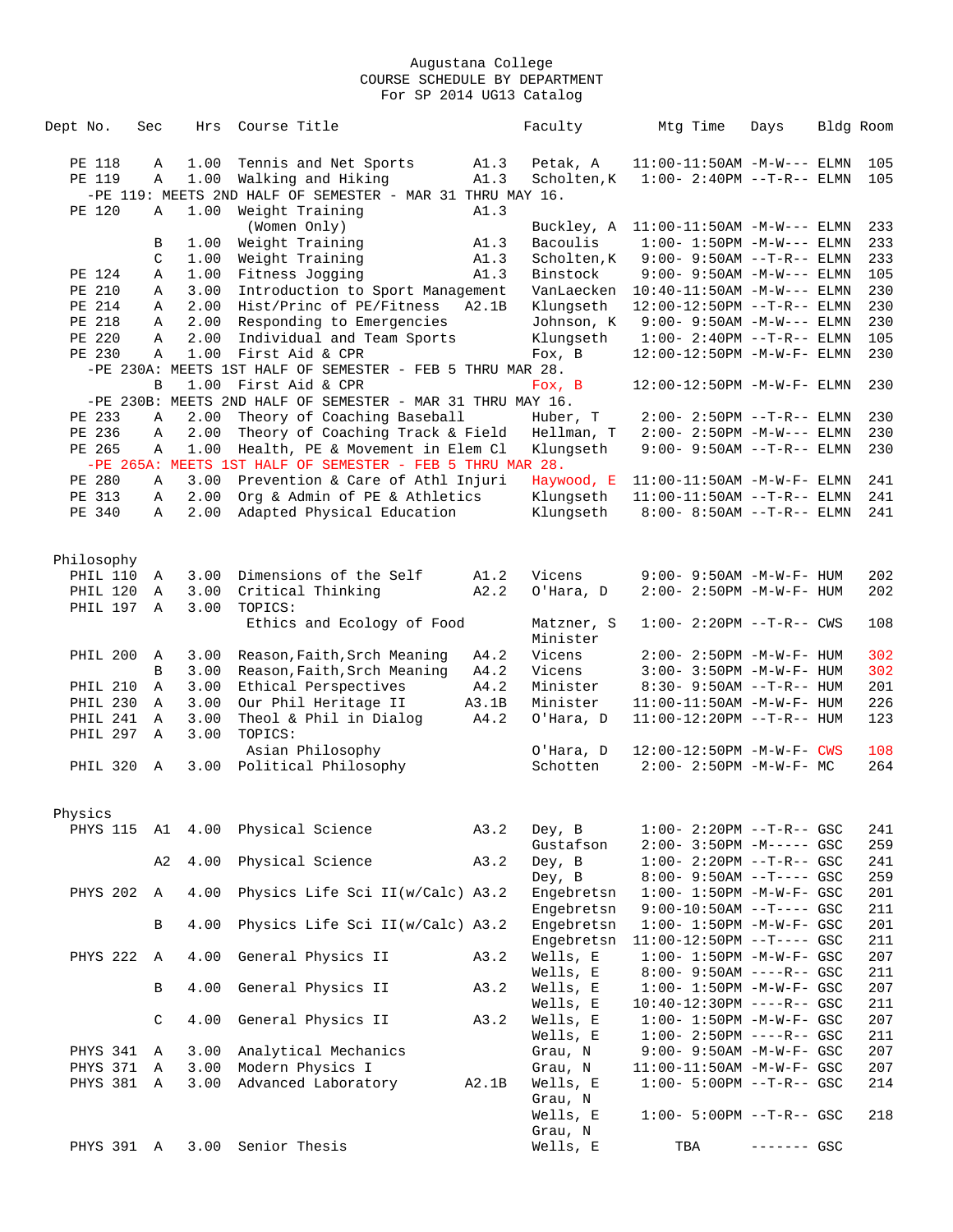| Dept No.          | Sec         | Hrs          | Course Title                                                                     |       | Faculty     | Mtg Time                          | Days           | Bldg Room |      |
|-------------------|-------------|--------------|----------------------------------------------------------------------------------|-------|-------------|-----------------------------------|----------------|-----------|------|
| Psychology        |             |              |                                                                                  |       |             |                                   |                |           |      |
| <b>PSYC 115</b>   | A           | 3.00         | General Psychology                                                               | A3.3  | Trainor     | $8:00 - 8:50AM - M - W - F - MC$  |                |           | 253  |
|                   | В           | 3.00         | General Psychology                                                               | A3.3  | Trainor     | $9:00 - 9:50AM - M - W - F - MC$  |                |           | 253  |
|                   | C           | 3.00         | General Psychology                                                               | A3.3  | Zell, A     | $1:00 - 1:50PM - M - W - F - MC$  |                |           | 253  |
|                   | D           | 3.00         | General Psychology                                                               | A3.3  | Zell, A     | $2:00 - 2:50PM -M-W-F - MC$       |                |           | 253  |
|                   |             |              |                                                                                  |       |             |                                   |                |           | 253  |
| <b>PSYC 125</b>   | Α           | 3.00         | Life-Span Human Development A1.2                                                 |       | Lima, O     | $11:00-11:50AM$ -M-W-F- MC        |                |           |      |
|                   | B           | 3.00         | Life-Span Human Development A1.2                                                 |       | DeVita, C   | $1:00 - 1:50PM - M - W - F - MC$  |                |           | 257  |
|                   | C           | 3.00         | Life-Span Human Development A1.2                                                 |       | DeVita, C   | $2:00 - 2:50PM -M-W-F - MC$       |                |           | 257  |
| <b>PSYC 270</b>   | Α           | 4.00         | Statistics                                                                       |       | Sorenson, D | 8:00- 8:50AM -M-W-F- MC           |                |           | 153  |
|                   | B           | 4.00         | Statistics                                                                       |       | Sorenson, D | $9:00 - 9:50AM - M - W - F - MC$  |                |           | 153  |
| PSYC 270L A       |             | 0.00         | PSYC 270: Lab                                                                    |       | Sorenson, D | $10:00-10:50AM$ ----R-- MC        |                |           | 001  |
|                   | В           | 0.00         | PSYC 270: Lab                                                                    |       | Sorenson, D | $1:00-1:50PM$ ----R-- MC          |                |           | 001  |
|                   | C           | 0.00         | PSYC 270: Lab                                                                    |       | Sorenson, D | $7:00 - 7:50PM$ ---W--- MC        |                |           | 001  |
| <b>PSYC 271</b>   | Α           | 4.00         | Research Methods                                                                 | A2.1B | Babcock, E  | 8:00- 8:50AM -MT-RF- MC           |                |           | 102  |
|                   | B           | 4.00         | Research Methods                                                                 | A2.1B | Babcock, E  | 9:00- 9:50AM -MT-RF- MC           |                |           | 102  |
| <b>PSYC 297</b>   | Α           | 3.00         | TOPICS:                                                                          |       |             |                                   |                |           |      |
|                   |             |              | Social Psychology                                                                |       | Zell, A     | $11:00-11:50AM$ -M-W-F- MC        |                |           | 103  |
| <b>PSYC 310</b>   | Α           | 3.00         | Child Psychology                                                                 |       | Lima, O     | 12:00-12:50PM -M-W-F- MC          |                |           | 257  |
| PSYC 311          | Α           | 4.00         | Abnormal Psychology                                                              |       | Trainor     | $8:00 - 9:50AM -T-R-- MC$         |                |           | 202  |
| <b>PSYC 335</b>   | A           | 3.00         | Human Relations                                                                  | A1.2  | DeVita, C   | $1:00-2:50PM$ --T-R-- MC          |                |           | 253  |
| <b>PSYC 350</b>   | Α           | 4.00         | Soc Sci Research Methods                                                         | A2.1B | Schrader, S | $8:00-9:50AM --T-R--MC$           |                |           | 157  |
| <b>PSYC 361</b>   | A           | 3.00         | Directed Research                                                                |       | Babcock, E  | TBA                               | $------$ MC    |           |      |
|                   | B           | 3.00         | Directed Research                                                                |       | Lima, O     | TBA                               | $------MC$     |           |      |
|                   | C           | 3.00         | Directed Research                                                                |       | Trainor     | TBA                               | $------MC$     |           |      |
|                   | D           | 3.00         | Directed Research                                                                |       | Zell, A     | TBA                               | $------$ MC    |           |      |
|                   |             |              | -PSYC 361A, B, C & D: INSTRUCTOR SIGNATURE REQUIRED. VARIABLE CREDIT 1-3 CR HRS. |       |             |                                   |                |           |      |
| <b>PSYC 362</b>   | A           | 3.00         | Directed Research                                                                |       | Babcock, E  | TBA                               | $------MC$     |           |      |
|                   | B           | 3.00         | Directed Research                                                                |       | Lima, O     | TBA                               | $------MC$     |           |      |
|                   | C           | 3.00         | Directed Research                                                                |       | Trainor     | TBA                               | $--- - - -$ MC |           |      |
|                   | D           | 3.00         | Directed Research                                                                |       | Zell, A     | TBA                               | $-----MC$      |           |      |
|                   |             |              | -PSYC 362A, B, C & D: INSTRUCTOR SIGNATURE REQUIRED. VARIABLE CREDIT 1-3 CR HRS. |       |             |                                   |                |           |      |
| <b>PSYC 391 A</b> |             | 4.00         | Practicum                                                                        |       | DeVita, C   | TBA                               | ------- OFF    |           | OFF  |
|                   |             |              | -PSYC 391: INSTRUCTOR SIGNATURE REQUIRED. VARIABLE CREDIT 2-4 CR HRS.            |       |             |                                   |                |           |      |
| PSYC 397 A        |             | 4.00         | TOPICS:                                                                          |       |             |                                   |                |           |      |
|                   |             |              | Sensation & Perception                                                           |       | Babcock, E  | 11:00-12:50PM --T-R-- MC          |                |           | 102  |
|                   |             |              |                                                                                  |       |             |                                   |                |           |      |
| Religion          |             |              |                                                                                  |       |             |                                   |                |           |      |
| RELI 102          | A           | 3.00         | Beginning Hebrew II                                                              | A3.4  | Storm, J    | 11:00-12:20PM --T-R-- HUM         |                |           | 227  |
| RELI 104          | Α           | 1.00         | Hebrew Readings II                                                               |       | Storm, J    | TBA                               | $------$ HUM   |           | 227  |
| RELI 110          | Α           | 3.00         | Exploring Christian Faith                                                        | A4.1  | Jungling    | $2:00 - 2:50PM -M-W-F- HUM$       |                |           | 226  |
|                   | B           | 3.00         | Exploring Christian Faith                                                        |       | Bowman, R   |                                   |                |           | 226  |
|                   |             |              |                                                                                  | A4.1  |             | $1:00 - 2:20PM -T-R--HUM$         |                |           |      |
|                   | C           | 3.00<br>3.00 | Exploring Christian Faith                                                        | A4.1  | Bowman, R   | $3:00-4:20PM -T-R--HUM$           |                |           | 226  |
|                   | D           | 3.00         | Exploring Christian Faith                                                        | A4.1  | Pederson, A | 11:00-11:50AM -M-W-F- HUM         |                |           | 201  |
|                   | E           |              | Exploring Christian Faith                                                        | A4.1  | Swanson, R  | 8:00- 8:50AM -M-W-F- HUM          |                |           | 123  |
|                   | $\mathbf F$ | 3.00         | Exploring Christian Faith                                                        | A4.1  | Storm       | $8:30 - 9:50PM -T-R-- HUM$        |                |           | 226  |
| RELI 200          | Α           | 3.00         | Reason, Faith, Srch Meaning                                                      | A4.2  | Vicens      | 2:00- 2:50PM -M-W-F- HUM          |                |           | 302  |
|                   | B           | 3.00         | Reason, Faith, Srch Meaning                                                      | A4.2  | Vicens      | 3:00- 3:50PM -M-W-F- HUM          |                |           | 302  |
| RELI 210          | Α           | 3.00         | Ethical Perspectives                                                             | A4.2  | Minister    | 8:30- 9:50AM --T-R-- HUM          |                |           | 201  |
| RELI 213          | Α           | 3.00         | Power, Politics, BiblProphets A4.2                                               |       | Bowman, R   | $11:00-12:20PM -T-R--HUM$         |                |           | 226  |
| RELI 216          | Α           | 3.00         | God: The Problem & Promise                                                       | A4.2  | Pederson, A | $1:00 - 1:50PM - M - W - F - HUM$ |                |           | 201  |
| RELI 219          | Α           | 3.00         | God, Suffering, & Evil                                                           | A4.2  | Pederson, A | $4:30 - 7:30PM -M-----$ HUM       |                |           | 201  |
| RELI 235          | Α           | 3.00         | Sexual Ethics                                                                    | A4.2  | Jungling    | $1:00-2:20PM -T-R--HUM$           |                |           | 202  |
| RELI 241          | Α           | 3.00         | Theology & Philos in Dialog A4.2                                                 |       | O'Hara, D   | $11:00-12:20PM$ --T-R-- HUM       |                |           | 123  |
| RELI 253          | Α           | 3.00         | Theology, Praxis & Ministry A4.2                                                 |       | Croghan     | $1:00 - 1:50PM - M - W - F - SFS$ |                |           | 204B |
| RELI 330          | Α           | 3.00         | Exploring Judaism                                                                | A2.1B | Haar, M     | $8:30 - 9:50AM -T-R-- HUM$        |                |           | 123  |
| RELI 400          | Α           | 3.00         | Senior Thesis                                                                    |       | Haar, M     | $8:00 - 8:50AM$ -----F- HUM       |                |           | 227  |
|                   |             |              |                                                                                  |       |             |                                   |                |           |      |
| Sociology         |             |              |                                                                                  |       |             |                                   |                |           |      |
| SOCI 110          | Α           | 3.00         | Contemporary Society                                                             | A3.3  | Bunger      | 8:00- 8:50AM -M-W-F- MC           |                |           | 201  |
|                   | B           | 3.00         | Contemporary Society                                                             | A3.3  | Bunger      | 9:00- 9:50AM -M-W-F- MC           |                |           | 201  |
| SOCI 230          | Α           | 3.00         | Medical Sociology                                                                |       | Schrader, S | $1:00-2:20PM -T-R--MC$            |                |           | 153  |
| SOCI 271 A        |             | 3.00         | Cultural Anthropology                                                            | A3.6  | Karr, L     | $1:00-2:20PM -T-R--HUM$           |                |           | 201  |
|                   |             |              |                                                                                  |       |             |                                   |                |           |      |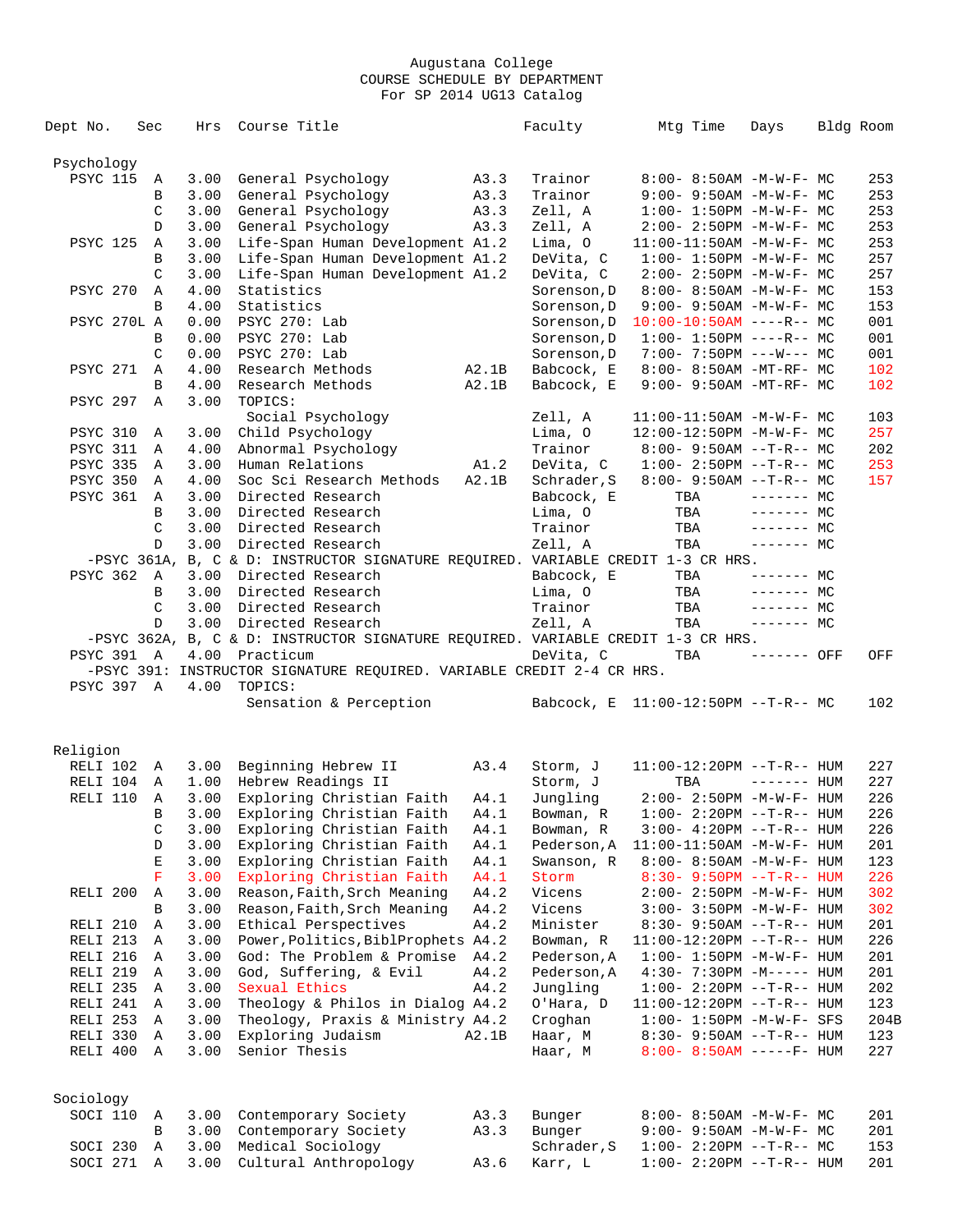| Dept No.        | Sec            | Hrs  | Course Title                                      | Faculty     | Mtg Time                          | Days         | Bldg Room |     |
|-----------------|----------------|------|---------------------------------------------------|-------------|-----------------------------------|--------------|-----------|-----|
| SOCI 280        | A              | 3.00 | Race, Ethnicity & Multiculturali                  | Swart, W    | $11:00-11:50AM$ -M-W-F- CWS       |              |           | 108 |
| SOCI 320        | A              | 3.00 | Native American Social Sys A3.6                   | Swart, W    | $1:00 - 1:50PM -M-W-F-MC$         |              |           | 255 |
|                 | B              | 3.00 | Native American Social Sys A3.6                   | Swart, W    | $2:00 - 2:50PM -M-W-F-MC$         |              |           | 255 |
| SOCI 340        | Α              | 4.00 | Social Inequality                                 | Bunger      | $11:00-12:50PM$ --T-R-- MC        |              |           | 253 |
| SOCI 350        | $\mathbb{A}$   | 4.00 | Soc Sci Research Methods A2.1B                    | Schrader, S | $8:00 - 9:50AM -T-R - M$          |              |           | 157 |
| SOCI 395        | A              | 3.00 | Internship                                        | Staff       | TBA                               | $------$ OFF |           | OFF |
|                 |                |      |                                                   |             |                                   |              |           |     |
| Spanish         |                |      |                                                   |             |                                   |              |           |     |
| SPAN 110        | $\overline{A}$ | 3.00 | <b>CANCELED</b>                                   |             |                                   |              |           |     |
| SPAN 111        | A              | 3.00 | Intro to Spanish II<br>A3.4                       | Gonzalez    | $8:00 - 8:50AM - M - W - F - HUM$ |              |           | 301 |
|                 | B              | 3.00 | Intro to Spanish II<br>A3.4                       | Cabrera     | $9:00 - 9:50AM - M - W - F - HUM$ |              |           | 321 |
|                 | C              | 3.00 | Intro to Spanish II<br>A3.4                       | Gonzalez    | $11:00-11:50AM$ $-M-W-F-$ HUM     |              |           | 321 |
|                 | <sup>D</sup>   | 3.00 | Intro to Spanish II<br>A3.4                       | Rueter      | 12:00-12:50PM -M-W-F- HUM         |              |           | 321 |
|                 | E              | 3.00 | Intro to Spanish II<br>A3.4                       | Ogdie       | $8:30 - 9:50AM -T-R - HUM$        |              |           | 321 |
|                 | F              | 3.00 | Intro to Spanish II<br>A3.4                       | Oqdie       | $1:00-2:20PM -T-R--HUM$           |              |           | 321 |
| SPAN 211        | A              | 4.00 | Intermediate Spanish II                           | Rueter      | $8:00 - 8:50AM - MTW - F - HUM$   |              |           | 302 |
|                 | <sub>B</sub>   | 4.00 | Intermediate Spanish II                           | Cabrera     | $11:00-11:50AM - MTW-F - HUM$     |              |           | 302 |
| <b>SPAN 297</b> | $\overline{A}$ | 3.00 | Topics in Hispanic Civ & Culture                  |             |                                   |              |           |     |
|                 |                |      | Intermed Spanish for Business                     | Ogdie       | $11:00-12:20PM$ --T-R-- HUM       |              |           | 321 |
| SPAN 321        | A              | 4.00 | Spanish Conv & Comp II<br>A2.1B                   | Cabrera     | $1:00-1:50PM -MTW-F-HUM$          |              |           | 302 |
| SPAN 361        | $\mathbb{A}$   | 3.00 | History of Lit of Spain II<br>$\overline{A}$      | Rueter      | $1:00 - 2:20PM -T-R--HUM$         |              |           | 323 |
| SPAN 396        | A              | 3.00 | Topics in Hispanic Literature:                    |             |                                   |              |           |     |
|                 |                |      | Word&Eye:VisCult20thCentHispLit                   | Gonzalez    | 12:00-12:50PM -M-W-F- HUM         |              |           | 325 |
| SPAN 400        | $\mathbb{A}$   | 1.00 | Honors Thesis                                     | Cabrera     | TBA                               | $------$ HUM |           |     |
|                 | B              | 1.00 | Honors Thesis                                     | Gonzalez    | TBA                               | $------$ HUM |           |     |
|                 | C              | 1.00 | Honors Thesis                                     | Rueter      | TBA                               | $------$ HUM |           |     |
|                 |                |      | -SPAN 400A, B & C: INSTRUCTOR SIGNATURE REOUIRED. |             |                                   |              |           |     |

Special Education

| SPED 120 A |              |                  | 3.00 Introduction to Special Educ                                              | Johnson, M | 11:00-12:20PM --T-R-- MC         |              | 255 |
|------------|--------------|------------------|--------------------------------------------------------------------------------|------------|----------------------------------|--------------|-----|
| SPED 240   | A            |                  | 3.00 Teaching in Inclusive Schools                                             | Johnson, M | $1:00-2:20PM --T-R--MC$          |              | 257 |
| SPED 260 A |              |                  | 3.00 Intro to Learn & Lang Disabiliti                                          | Hallenbeck | $8:00 - 8:50AM - M - W - F - MC$ |              | 255 |
| SPED 270   | $\mathbb{A}$ |                  | 3.00 Intro to Autism Spectrum Disordr                                          | Dobson, K  | $9:00-9:50$ AM $-M-W-F-MC$       |              | 257 |
| SPED 301 A |              |                  | 3.00 Curr & Inst for Chld w/ Disabili                                          | Hallenbeck | $2:00-2:50PM -M-W-F-MC$          |              | 157 |
|            |              |                  | SPED 320 A 3.00 Consultation, Collabor & Comm                                  | Dobson, K  | $8:00 - 8:50AM - M - W - F - MC$ |              | 257 |
|            |              |                  | SPED 350 A 3.00 Reclaiming Troub Children & Yout                               | VanBockern | $8:30 - 9:50AM -T-R-- MC$        |              | 220 |
|            |              |                  | SPED 480 A 12.00 Student Teach: Emot/Behav Prob                                | Fiala, R   | TBA                              | ------- OFF  | OFF |
|            |              |                  | SPED 481 A 12.00 Student Teach: Cognitive Impair.                              | Fiala, R   | TBA                              | ------- OFF  | OFF |
|            |              | SPED 484 A 12.00 | Student Teach: Physical Disabilit                                              | Fiala, R   | TBA ------- OFF                  |              | OFF |
|            |              |                  | SPED 486 A 12.00 Student Teach: Learning Disabilit                             | Fiala, R   | TBA                              | $------$ OFF | OFF |
|            |              |                  | -SPED 480, 481, 484 & 486: SIGNATURE OF FIELD EXPERIENCE COORDINATOR REOUIRED. |            |                                  |              |     |
|            |              |                  |                                                                                |            |                                  |              |     |

| Theatre    |                |      |                                                  |            |                                   |     |
|------------|----------------|------|--------------------------------------------------|------------|-----------------------------------|-----|
| THEA 095 A |                | 1.00 | Theatre Backstage Practicum                      | Ftzsmmn,RJ | $7:00 - 9:30PM ---W---$ EMC       | 207 |
| THEA 096   | $\overline{A}$ |      | 1.00 Theatre Performance Practicum               | Workman, D | TBA<br>------- EMC                |     |
| THEA 115   | A              | 3.00 | The Theatre Experience<br>A3.5B                  | Ftzsmmn, J | 7:00-10:00PM ----R-- HUM          | 123 |
| THEA 125   | $\mathbb A$    | 3.00 | Script Analysis                                  | Workman, D | $11:00-11:50$ AM $-M-W-F-$ HUM    | 123 |
| THEA 137 A |                |      | 3.00 Costuming & Make-Up Fundamentals            | Bakke, C   | $11:00-12:20$ PM --T-R-- EMC      | 202 |
|            |                |      |                                                  | Workman, D |                                   |     |
| THEA 220   |                |      | A 3.00 Acting II<br>A3.5B                        | Workman, D | $1:00-2:20PM --T-R--EMC$          | 203 |
|            |                |      | THEA 234 A 3.00 Theatre and Community            | Ftzsmmn, J | $1:00 - 1:50PM - M - W - F - EMC$ | 203 |
|            |                |      | Service & Values                                 |            |                                   |     |
|            |                |      | THEA 236 A 3.00 Drafting & Rendering for Theatre | Ftzsmmn,RJ | $9:00 - 9:50$ AM $-M-W-F-$ EMC    | 208 |
|            |                |      |                                                  |            |                                   |     |